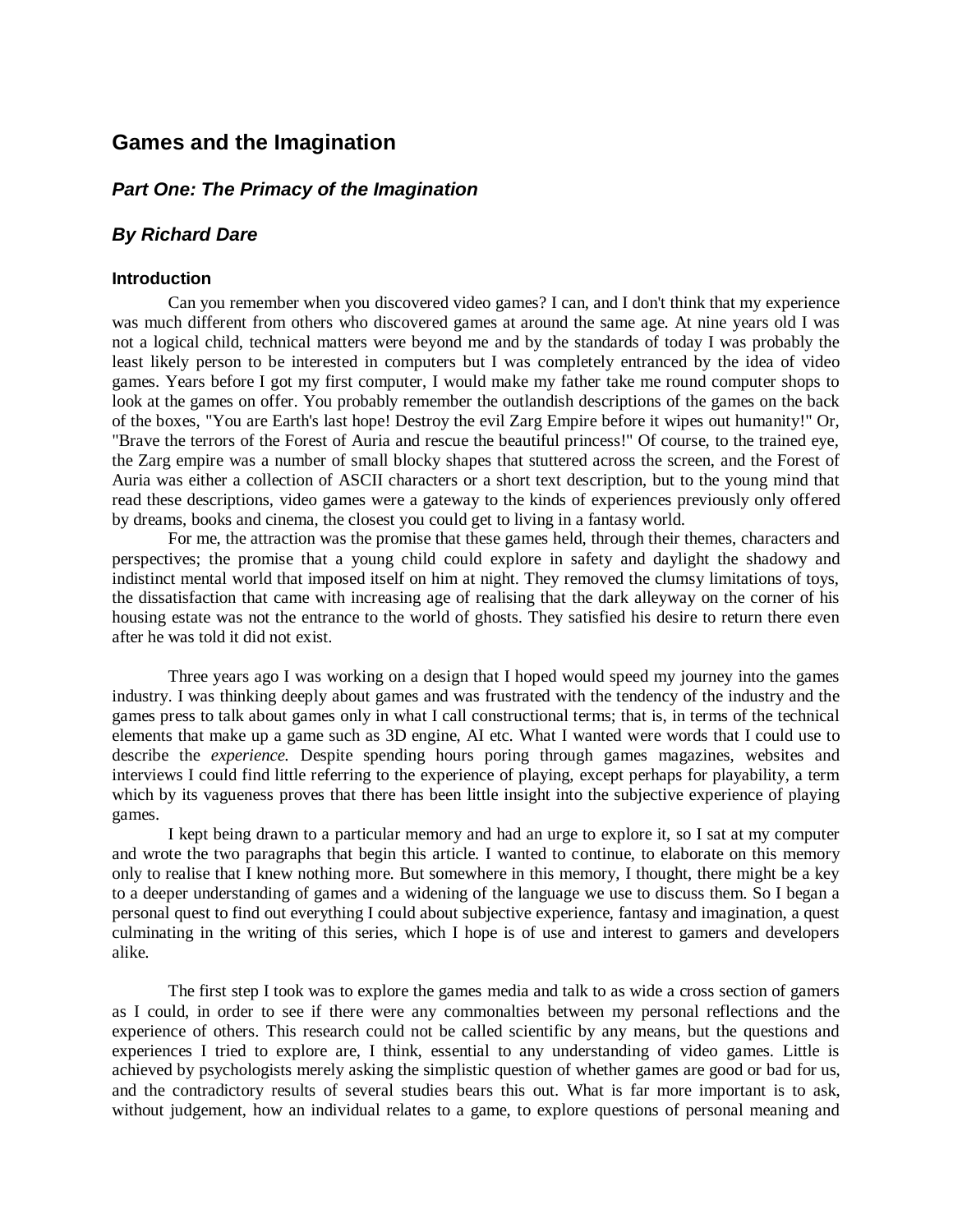imaginative response. Whatever the value of my investigations, I became convinced that an exploration of fantasy and personal meaning could lead to an opening up of the way that we think about and design games.

### **Widening the Language of Convention**

Over the years, the games industry has evolved an impressive language of terms to describe games. This language has two main strands: genre terminology and technical (or constructional) terminology. Genre terminology describes the "type" of game and technical terminology describes the set of technologies that make up a game such as AI or 3D engine. Take a look at any games magazine and you will see most games described in these terms. Initiation into this language is essential for anyone who wants to be a developer or hard-core gamer. Many young players, keen and recent initiates into the world of gaming wield these terms as proof of their knowledge and to distinguish themselves from their ignorant, casual-gaming fellows. I should know, I was one of these initiates.

But language is a cage. This terminology, perpetuated by gamers and developers alike has the effect of shaping our perception of a game, and often determines how we design new ones. Many developers, it seems, are straining against this prison of words, sensing vague intimations of aspects of gaming outside the language of convention, but lack the concepts with which to catch these shadows and render them concrete in code.

To escape this prison, we need to look at the aspects of gaming that lie outside of it, from the ideas of children yet unversed in the language of gameplay, to the intriguing mental shadows that we, the initiated, push aside as we play. I attempted to uncover some of these aspects in my research, aspects that I'm sure many readers will recognise in their own gaming experiences.

### **The Primacy of the Imagination**

During my conversations with gamers old and young, I found (with younger gamers in particular) that the primary factor in attracting many of them to a game was its premise; the experience alluded to by its characters, themes and imagery. Here a player chooses a game because it allows him to experience a particular fantasy, of being a racing driver, adventurer or soldier. This fact seems to be well known to the copy writers of game advertising and packaging, who in most cases, tend to emphasise the themes, characters and plotlines in a game rather than its constructional description, although many games for hard-core, initiated audiences will focus on describing the game in terms of its genre history, as displaying more polygons than Quake III or having better volumetric lighting for example. This emphasis on the internal history of the video game can be a disadvantage, I feel, as it shuts out the uninitiated and promotes the limiting ideal of a game as a mere collection of algorithmic special effects, which as I hope to prove, is not the case.

This concept of the primacy of an underlying fantasy is given more weight if we read old games magazines from the early to mid eighties and look at how games were described when today's constructional and genre-based terminology was still in formation. Apart from the quaint clumsiness of such early terms as the "platform-and-ladders" game, there seemed to be much more of an emphasis on the themes, tasks and characters, in some cases evoking scenes of such unparalleled adventure that a young reader would be hard pushed to discern a game's genre were it not for the accompanying screenshots, and would probably be greatly disappointed when he actually got to play the game. This shows that the development of constructional and genre terminology has been valuable, not least in giving players a shorthand way of knowing what to expect from a game. But it also demonstrates that a gamer lacking the concepts with which to enclose his experience will respond to a game with a much greater portion of his imagination.

The underlying fantasies that a player has about a game may be of a general theme, such as the desire to win a race, be a soldier or rescue a princess, or they may be more complex and specific. Gamers may desire to experience a particular interplay between certain types of character, such as between a man and his evil relative, as with Zidane and Kuja in Final Fantasy IX. They may want to explore the interplay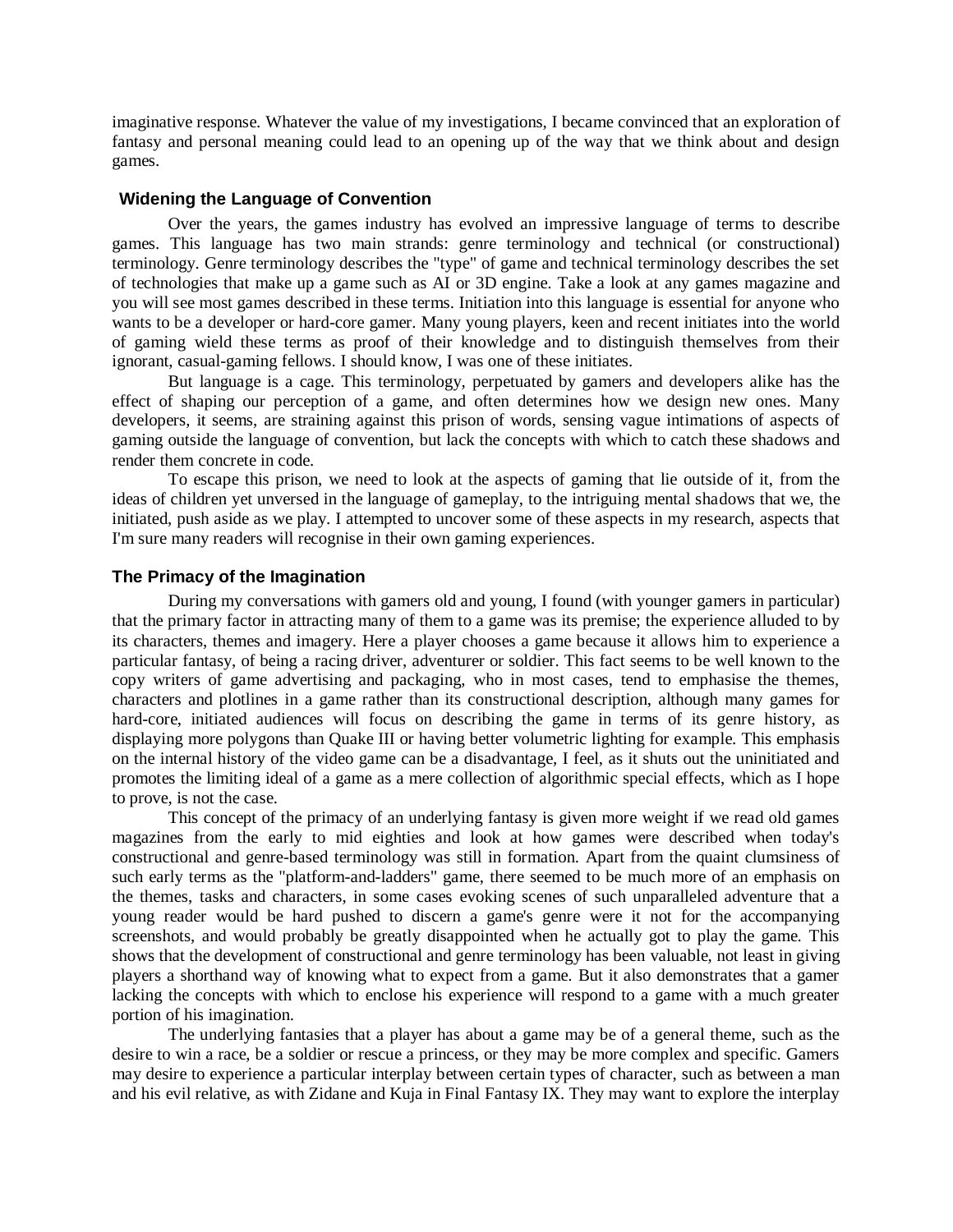between two opposing concepts, such as the fight between democracy and tyranny in a strategy game, or the balance of good and evil in Black and White. Or commonly, to experience a particular character in a particular situation, such as the popular theme of the lone warrior in a post-apocalyptic world. Some gamers will often think primarily in terms of theme, choosing games that reflect a particular imaginative concern irrespective of genre.

Younger gamers often see game characters and situations as imaginatively real, and see far more in a game object than the older, jaded eye. For example, one of the older Zelda games has an enemy which splits itself up into blocks, which fly around the screen and reform. The experienced player knows that it is a collection of blocky sprites, and in playing will regard the situation as a matter of timing his attacks, avoiding the blocks and finding a safe position. In other words he will see the situation as a system, paying only a little attention to the enemy as a character. But one young gamer described this enemy to me, in excited terms as a sand monster who turned himself into a sandstorm to attack the player. It seemed that he focused more on the monster as a character, seeing it as a being to be contended with rather than as a system to be negotiated.

In older, more knowledgeable gamers too we can see the primacy of an underlying fantasy. More than one gamer has admitted to me that he plays Civilization because he likes the idea of ruling a nation, waging war and taking over the world. One gamer of my acquaintance told me how he enjoys playing Civilization in a certain way, to create a situation where there are two main world powers in the game, himself and an opponent, both with advanced levels of technology. He would then plan a massive campaign against his enemy, creating an all-or-nothing war to end all wars. So in many games, a fantasy might "kick in" when their playing pieces become arranged in a certain way, creating a situation or process of interest to the gamer.

With developers we could say that one of the reasons why they often rehash the same old game ideas is not because they can't think of anything better, but because they want to create an ever more perfect representation of a particular fantasy or experience. The imaginative realm has often been a prime force in games design. The renowned designer of the Mario and Zelda games, Shigeru Miyamoto, has admitted that he draws inspiration from childhood memories of exploring the caves and forests of the countryside around his home (Poole, 2000).

Games are deeply linked with other forms of imaginative play with game characters and themes influencing play away from the computer. In older gamers we can see this in the number of websites devoted to popular game characters such as Sephiroth from Final Fantasy VII and the popularity of game related action figures, animated movies, comics and models. There is also the interesting fact that some players enjoy dressing up as their favourite video game character. According to writer Steven Poole, the Tokyo Game Show has a best costume contest for visitors who turn up in game related garb (Poole, 2000). Evidence enough to convince us that games can evoke a strong emotional and imaginative response and be a great influence on the inner life of a player.

Another related quality (and this is a purely personal reflection) is what I call "emotional resonance", the indefinable emotional impact that can be felt upon seeing a certain image, character or person; that unusual feeling of an image being "more real than real". This aspect of experience has fascinated me from an early age, especially the way that no matter how much you analyse the image in question, no matter how much you research its background or its semiotic relations, you get no closer to pinning down the meaning of its resonance. Many video game images have this quality, along with those in movies and other forms of art, as well as the natural world.

Not all gamers report these kinds of experiences. Some stick unreservedly to a constructional view of games, some ignore character and storyline and concentrate instead on the kinetic experience of playing or the cognitive manipulation of game objects and puzzles. Most gamers, it seems, sway between two different modes of playing, The first is an extroverted mode, where the players emphasis is focused more on the kinetic experience of playing and winning than on storyline or character, and on social gaming where the emphasis is more on the group doing the playing than the game itself. The second is the introverted mode of playing, where the game acts as a catalyst or facilitator for the gamers own feelings or imagination. Here the player imagines himself into the game. It is important to point out that these are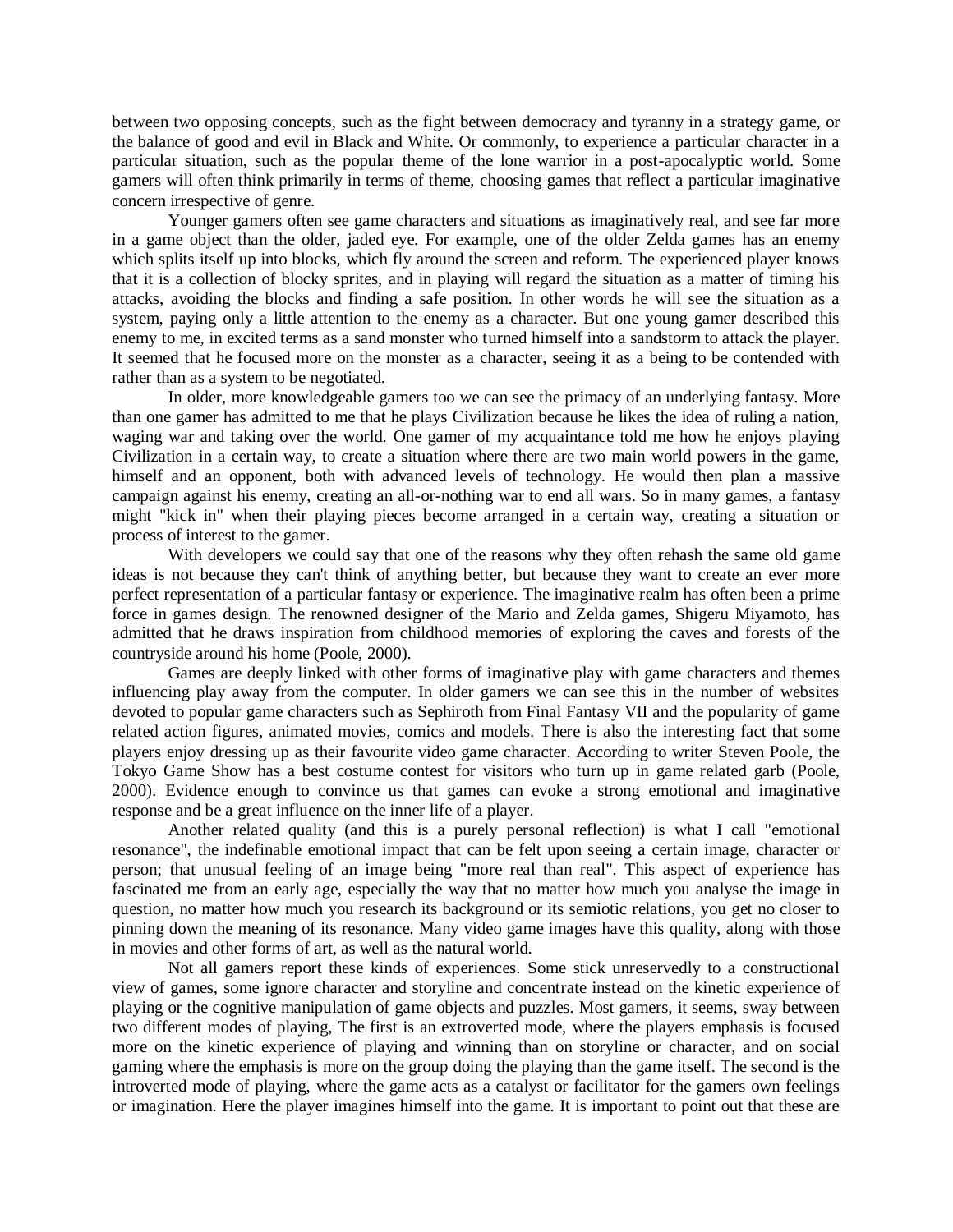just rough working categories, and describe modes of playing, not types of player. An individual might move from one mode to another depending on the game and situation.

Another reason why some people might not report or acknowledge these experiences is because of our society. We live in a society which is profoundly extroverted, where inner experiences are often regarded as pathological aberrations, or waved away as being "only psychological". In schools, introversion is regarded as a problem to be fixed rather than a natural tendency; no teacher has ever suggested that a boisterous, extroverted child should spend more time in quiet reflection, except perhaps as a punishment.

The games world itself is not immune to such closed mindedness. I remember in the early nineties, reading a magazine review of that groundbreaking RPG , Eye of the Beholder. The reviewer spent the entire first page of his review denouncing role-playing fans, who in his eyes were a bunch of asocial misfits. He then went on to declare the game an all-time classic.

This kind of prejudice, as well as reflecting a simple lack of empathic understanding, has its roots in a wider social trend. It is fashionable in our culture to cultivate emotional distance and cynical detachment, to not let slip that we are moved, certainly not by an ephemeral, commercial medium such as the video game. Another factor is our attitude towards fantasy itself. The epic and magical worlds adored by western gamefreaks and eastern otaku are often derided as vessels of mere escapism. It is no wonder that these experiences remain in the shadows of both the mainstream games industry and of society as a whole.

#### **Conclusion**

Whatever the prejudices of our society, it is clear from this evidence that underneath the surface there is a complex, imaginative relationship between a player and a game, a relationship that underlies the literal and technical aspects of a game and merges with the players world and inner life. That these experiences inform the work of many developers is not disputed, but the fact remains that they do not yet form a part of mainstream discussion, nor have they been integrated into the common language of games design; an integration that may transform the entire field.

So how do we integrate these experiences? Without a full psychological investigation we can only speculate on the nature of these experiences and how they relate to games, and given the status of video games in the mainstream eye, such an investigation is unlikely. But we can go some way in understanding these experiences by relating them to ideas already existing in psychology. In part two of Games and the Imagination, Approaching the Imagination, I will explore some of these ideas and their relation to games design.

## **Bibliography**

Poole, Steven, *Trigger Happy, The Inner Life of Video Games* (2000, Fourth Estate)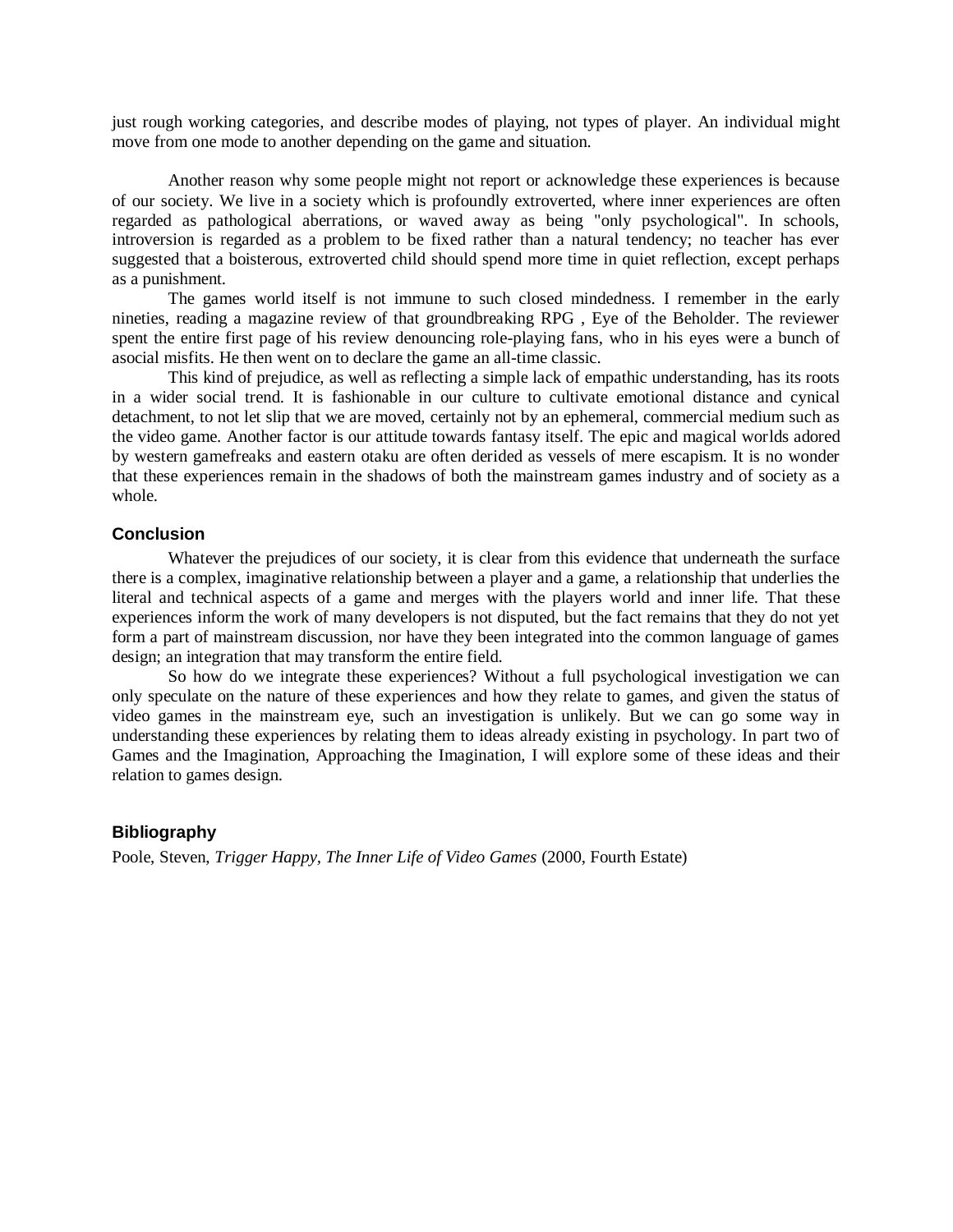# **Games and the Imagination**

# *Part two: Approaching the Imagination*

# *By Richard Dare*

#### **Introduction**

In part one of Games and the Imagination I discussed some of the aspects of gaming that remain unaccounted for by the conventional language of games design. I explored the idea that for many gamers an underlying fantasy is the primary factor in attracting them to a game, and that there is a complex imaginative relationship between a player and a game. Understanding this relationship and why and how games evoke such fantasies and experiences could revolutionise the way we think about games and how we design them. To do this, we need a framework that we can use to interpret these experiences and relate them to games design. Psychology seems like an obvious framework and it was the first to which I turned, but as I discovered there were fundamental problems in using psychology to interpret the kinds of experiences described in part one.

When I began to study this area I had initially hoped to find straightforward psychological theories that I could apply to my thinking in video games. Instead I found an unbridgeable chasm dividing one ideology from another, a division running deep within psychology with imagination and subjective experience at its heart. On one side of this divide lie the schools of cognitive, behaviourist and biological psychology, their theories and research being limited to the aspects of the mind that can be verified objectively using scientific methods. On the other side lie the psychodynamic and humanist psychologies, concerned mainly with personal subjective experience and basing their work on the philosophy of phenomenology, which states that in any investigation we must start with our subjective experience, it being the only viewpoint open to us with any certainty.

The problem is, that while the objective (or "third person") viewpoint has been extremely successful in providing models of behaviour and in describing explicit concepts such as learning and memory, it has had less success in the first-person, phenomenological realms of experience, consciousness and identity. As such, its proponents either limit their work to the non-subjective or take the extreme view that consciousness and subjective experience are secondary phenomena or completely illusory and do not represent an accurate context from which to view reality.

The phenomenological, first person viewpoint has a similar problem. Although it has been successful as a framework for a large number of psychotherapies and as an essential component in literary and cultural analysis, it has had difficulty finding an objective, scientific base in the theories offered by the third person perspective.

As psychologist William Glassman puts it (after D.N Robinson) "..it seems we are forced to choose between a psychology which is not scientific, and a science which is not psychology!" (Glassman, 2000). In approaching the imagination we are forced to choose the former, at least until we have a theory that successfully unites the first and third person approaches, since the experiences described in part one and indeed the whole idea of game playing lie within the context of first person experience<sup>1</sup>.

Having decided on which side of the border we are on, we now have the second problem of finding a set of concepts to interpret these experiences. The first person realm is a vast sea of interconnecting and conflicting approaches, from depth psychology to cultural studies and post-structuralism. All of these perspectives are equally valid and no single viewpoint can encompass the entirety of first person experience (Of course, if you accept the postmodern critique of science, then the third person view is in no better position). This means that anything we say about first person experience will be an *interpretation*, not an explanation, one viewpoint amongst many others.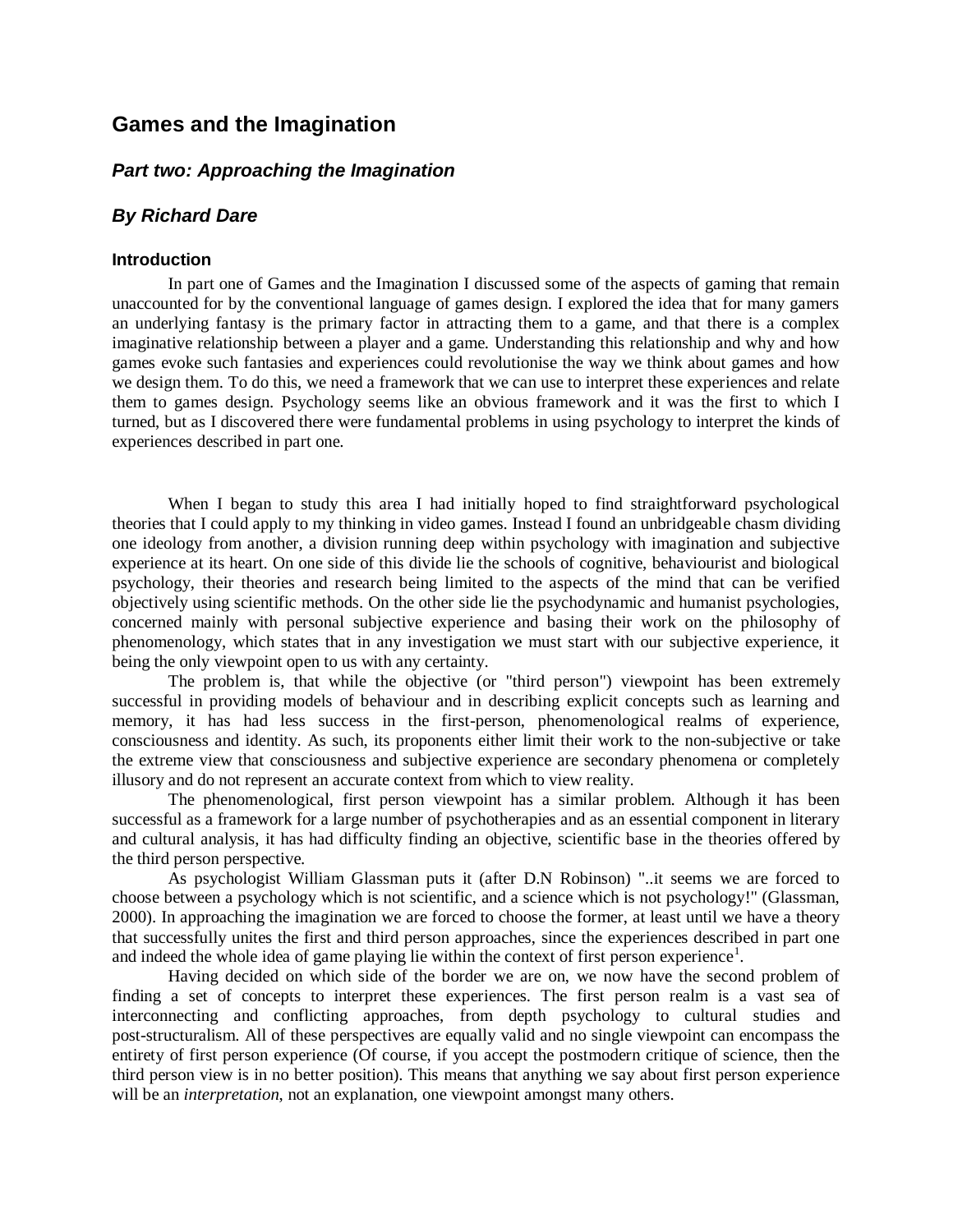One of the most interesting and useful viewpoints that we can use to explore video games and the experiences they evoke is that of Jungian depth psychology. Although it is controversial in academic circles<sup>2</sup>, Jungian psychology has been a great influence on the humanities and on many artists, writers and film-makers. Its concepts seem to fit video games like a glove, offering us a set of ideas that we can use to explore the complex relationship between a player and a game, and indeed between a designer and a game. It could also radically change the way we look at genre, violence and the process of playing amongst other things. Jungian psychology is a complex and multifaceted subject and I can only give the barest introduction to it in such a short article. This brief introduction is only intended to show how it relates to games design, and to give the reader the knowledge necessary for understanding the design concepts that can be derived from it. Readers wanting a deeper understanding of Jungian psychology are directed to the books listed in the bibliography. Lets start off by exploring the psychology of play and fantasy, subjects that underlie every aspect of game playing.

### **Fantasy, Play and Projection**

Play has long been recognised as a fundamental part of human, even animal nature. Psychologists and educationalists see play as being a natural form of learning. Through play, nature trains the biological and psychological functions necessary for life, from hunting and physical survival, to social co-operation and cultural participation. On a cognitive level, play encourages the development of our concepts about the world. By toying with objects and ideas through playful experimentation we develop an understanding of the physical world and our place within it.

But there is more to play than just encouraging adaptation to our surroundings or the development of rational skills. The great theorist of play Johann Huizinger believed that it was the basis of all forms of ritual and represented the foundational impulse behind many forms of art and drama. He also maintained that far from being a wasteful exercise or the antithesis of work, play was essential to the well-being of society (Poole, 2000; Rheingold, 1991).

Although the educational and social aspects of play are widely known and accepted, introverted play, fantasy and pure make-believe are less well regarded. This may be due to the extroverted bias of our culture or to Freud's popular notion that fantasy represents a regressive means of escaping from reality. But according to Jungian psychology, fantasy is just as important as any other kind of thinking and in fact, is essential to healthy psychological growth. Just as extroverted play orientates the individual to the outside world and helps him comprehend it, introverted play or fantasy, according to Jung, orientates the individual to his inner world. In the stories, figures and landscapes of fantasy, an individual plays with different elements of his own personality rendered in symbolic form (Stevens, 1999).

This is not to say that extroverted and introverted play are mutually exclusive. I'm sure many readers will remember playing with toys or other objects and investing them with a meaning quite unrelated to their actual function. By projecting his imagination (often unconsciously) onto an object, an individual gives it a new and personal meaning. This allows him to concretise his inner fantasy play by representing it with symbolic objects. Thus a stick becomes a gun, a teddy bear becomes a comforting friend and a collection of blocky sprites becomes a menacing foe. Projection is used in this way by play therapists, who know that a child, who may not be able to verbalise or consciously understand her feelings, will often enact personal issues through toys, with inner processes, conflicts and goals mirrored symbolically in the stories and themes of play.

### **The Game as Imagination Space**

I think that the concept of projection goes some way in describing how a person becomes immersed in a video game. Through identifying consciously or subconsciously with the different characters, narratives and processes in a game, the player is able to explore personal issues, goals and ideals, as well as participate in those transmitted to her by her culture. This doesn't just mean that a player will identify solely with a game's controllable characters, it means that the game as a *whole* will act as a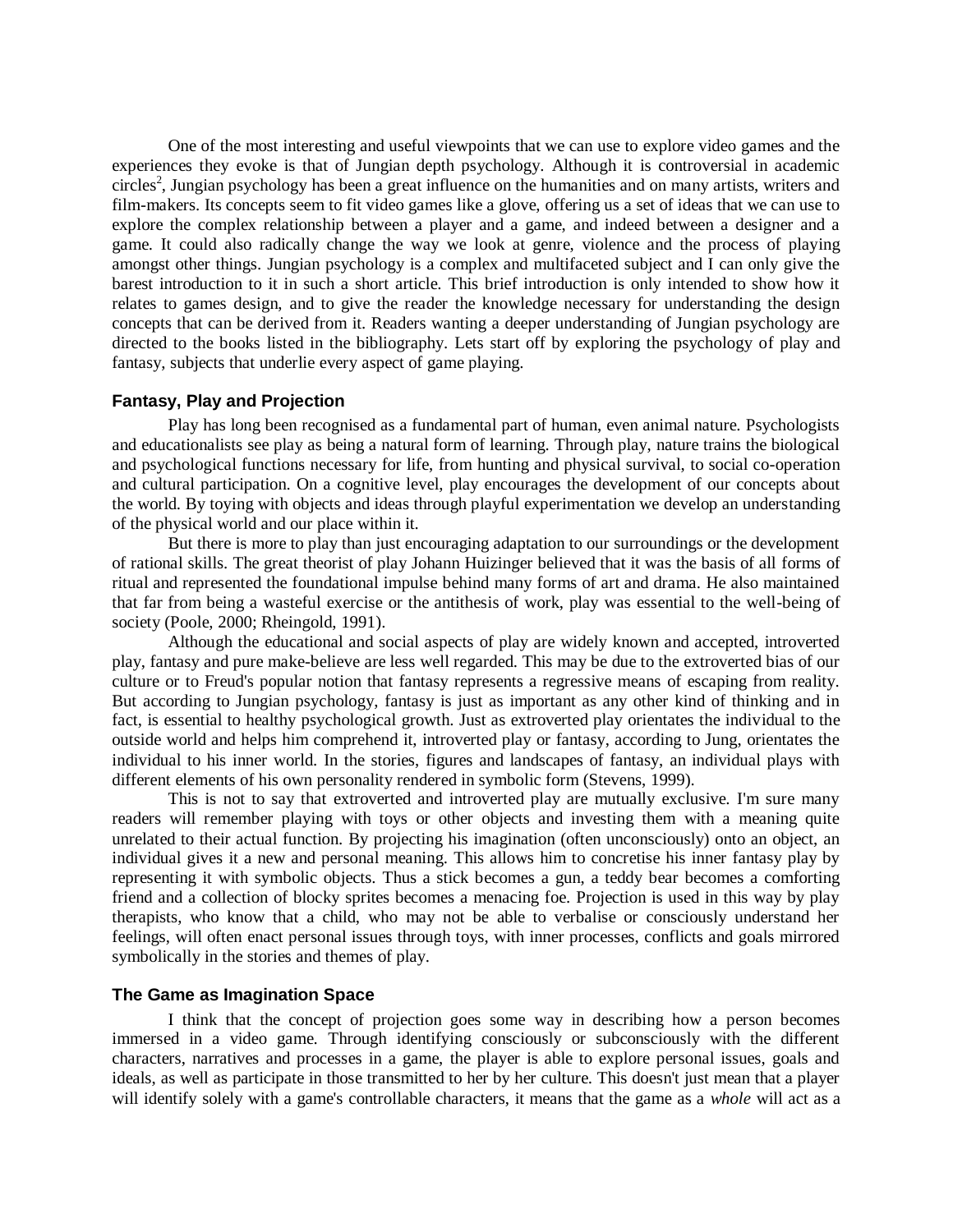kind of "imagination space" with enemies, themes, landscapes, items and processes all reflecting a particular imaginative concern. The interplay of two opposing characters or political groups for example, may symbolise an inner conflict. A satisfying union, such as the moment in an RPG when a particularly enigmatic or dangerous character joins the player's party may symbolise the resolution of an inner conflict represented by the characters differing natures. Of course seeing everything in a game as a projection of the imagination is a best case scenario. Since most games have fixed processes and plotlines, they won't all relate to the concerns of every player. But as games increase in complexity and freedom, they will be able to accommodate many different playing styles and personal goals, mirroring the inner dynamics of the players personality. This idea of a game as an imagination space may sound unusual but it has an interesting historical parallel in the form of ancient Greek theatre.

When a citizen of ancient Greece went to the theatre, he didn't go to be mildly amused or to view the kind of lightweight nonsense that passes for entertainment today. He went there to experience *catharsis,* a release of deep feeling that to the Greeks was related to the purification of the senses and the soul. The key to catharsis was *mimesis,* a combination of the suspension of disbelief, the ability to empathise with the characters on-stage and the ability to internalise the drama as it was performed, In other words, to relate to the drama on a personal, imaginative level (Rheingold, 1991). To the Greeks, catharsis was a healthy way of dealing with the great themes of life and death, and it's not for nothing that the term is retained by psychology today, to describe the release of emotion related to the resolution of an internal difficulty. Such catharsis may also occur within our digital imagination space, when an event occurs of particular resonance to the gamer, such as the union of two formerly opposing characters or the surmounting of a difficult obstacle, though often at differing levels of intensity.

Another parallel is found in the work of the great German novelist and Nobel laureate Hermann Hesse. In his novel Steppenwolf, Hesse explores the possibility of literature representing "..the ego as a manifold entity." He also advises the reader, "not to regard the characters of such a creation as separate beings, but as the various facets and aspects of a higher unity" (Hesse, 1927).

But what are the various facets and aspects of the psyche that we project onto a game? Can we say anything general about them that we could use in game design or are they utterly unique in every person? And how do the inner concerns of an individual relate to and identify with the epic and often otherworldly themes found in games and fantasy? To answer these questions we need to turn to Jung's metapsychology, that is, his map of the imagination.

#### **The Archetypes and the Collective Unconscious**

Many readers will be familiar with the notion of the unconscious or subconscious mind, that aspect of the psyche that contains all that consciousness is unaware of. This includes such things as memories, forgotten experiences, subliminal perceptions and habitual tendencies such as the ability to drive a car without thinking about it. Most popular formulations of the unconscious regard it as a *tabula rasa*, or a blank slate upon which a person's experiences are written as he or she goes through life. This view leads many to the conclusion that all minds are utterly different, or that the personality is entirely constructed by society and circumstance. As well as failing to take biology into account, with the fact that all brains share the same basic mechanisms, this idea failed to impress Carl Jung, who for nine years had conducted a study of the delusions and hallucinations experienced by sufferers of schizophrenia.

Jung noticed, when studying the dreams, fantasies and delusions of his patients, that many of them contained images and ideas that could not be related to a patient's life history. They could, of course, be explained away as meaningless mental irregularities, but he also noticed that these images and ideas were very similar to ones found in mythical and religious symbolism from all over the world. As psychiatrist Anthony Stevens explains, "Jung gathered a wealth of evidence which persuaded him that this universal symbolism was due less to individual experience or cultural dissemination than to the structure of the human brain and to a fundamental component of the unconscious psyche which was shared by all humankind" (Stevens, 1999). Jung called this fundamental component the *collective unconscious*.

Within the collective unconscious, Jung posited the existence of *archetypes*. These are fundamental psychological patterns that relate to the universal symbols described above. As Jung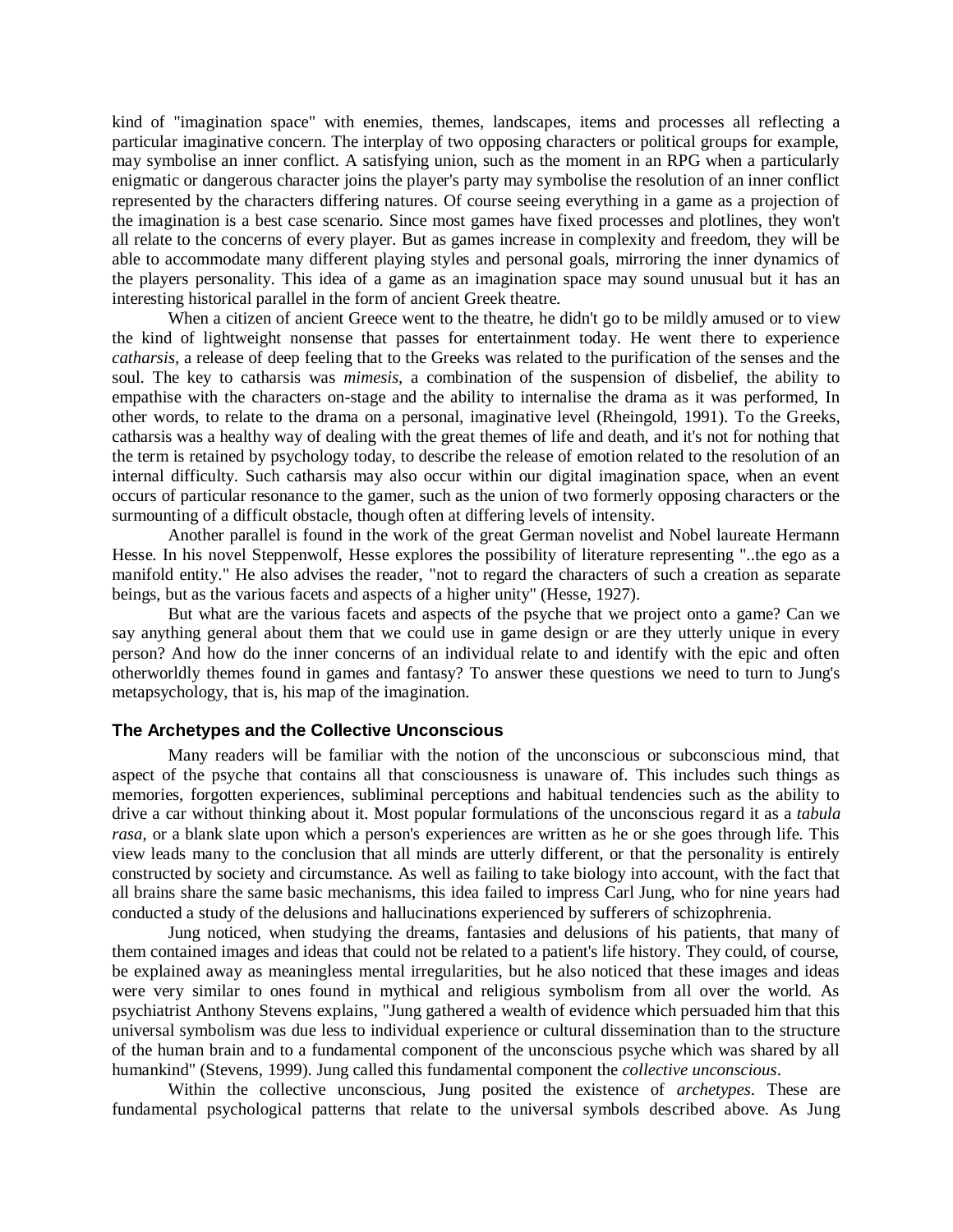explains,"The concept of the archetype.. is derived from the repeated observation that, for instance, the myths and fairy tales of world literature contain motifs which crop up everywhere. We meet these same motifs in the fantasies, dreams, deliria and delusions of individuals living today..These typical images and associations are what I call archetypal ideas" (Storr, 1998). Although Jung's archetypal hypothesis is controversial<sup>2</sup>, some thinkers believe that it might represent a first-person view of such third-person concepts as the cognitive schemata of cognitive science and the evolved psychological mechanisms of evolutionary psychology; although it is not yet clear how much of an archetypal pattern is inherited and how much is culturally transmitted (Glassman, 2000; Stevens,1998).

Typical archetypal ideas that often appear in myths, dreams and fantasies include, the hero, the devouring monster, the wise old man or woman, the father, the mother, the "dream woman" the "dream man", helpful animals and the dangerous enemy. There are also archetypal processes such as the heroic quest, the descent into the underworld, the slaying of a dragon, sexual union, the rising and setting of the sun, birth and death. These archetypal ideas symbolise the universal components and processes of the psyche and can often evoke a strong emotional impact.

This is not to say that an archetype *is* a mythical image or being. Mythical images, along with those found in dreams and fantasies are representations, or symbols of the archetypes. Archetypes themselves are innate psychological patterns with no content of their own, that take on the appearance of real life images that relate to them in some way. For example, one person may have heroic fantasies of being a cyberpunk hacker, bringing down the systems of evil corporations and another may have fantasies of scoring the winning goal in the World Cup. Although the content of these fantasies are different, and the personalities of the wannabe hacker and the football fan may be utterly divergent, the basic form of their fantasies and the emotions associated with them are the same. Both examples depict the heroic triumph of a special individual, a universal theme of great antiquity, and both have similar related emotions; the feelings of mastery, personal strength, self-confidence and victory. In both individuals the hero archetype is at work, but it is expressed in different ways depending on their respective personalities and backgrounds. These are simplistic examples, just to illustrate the nature of the archetypes as "virtual" patterns that take on the image of things that are related to them in a person's life. Much more could be discovered by exploring feelings and attitudes relating to different parts of a fantasy, sometimes revealing things that may be other than heroic.

As well as appearing as the imaginary beings and landscapes of dreams and fantasies, archetypes can be activated by images and people in the outside world. Two powerful examples are the "dream man" or "dream woman", the anima and animus. Have you ever seen a person of the opposite sex, either in real life or an image, and being struck with an overwhelming emotion beyond mere instinct; a feeling that he or she is "the one?" This person has a magical, eternal quality, and when contemplating her face, your soul aches with an almost spiritual longing. He may appear to you as everything you have ever needed; when you are near him you are lost in rapture, when you are apart, you fall into a pit of darkest despair.

If , as a man, you have seen this woman, then you have met what Jungian psychology calls your anima, or soul-image. According to Jung, every man carries within his psyche the image of a woman, the anima. She appears to him in dreams, often as a guide, often as a magical being of almost painful beauty, sometimes as a dangerous seductress. Often she is projected, quite unconsciously, onto a real woman, investing this woman with her magical qualities, commonly obscuring the real woman underneath. Sometimes such projections can lead to lasting love, sometimes, when the real woman breaks through the projection and the man realises that she is not who he thought she was, he may accuse her of having "changed", leave her, and go off in search of his anima princess, another woman who by chance embodies his inner love.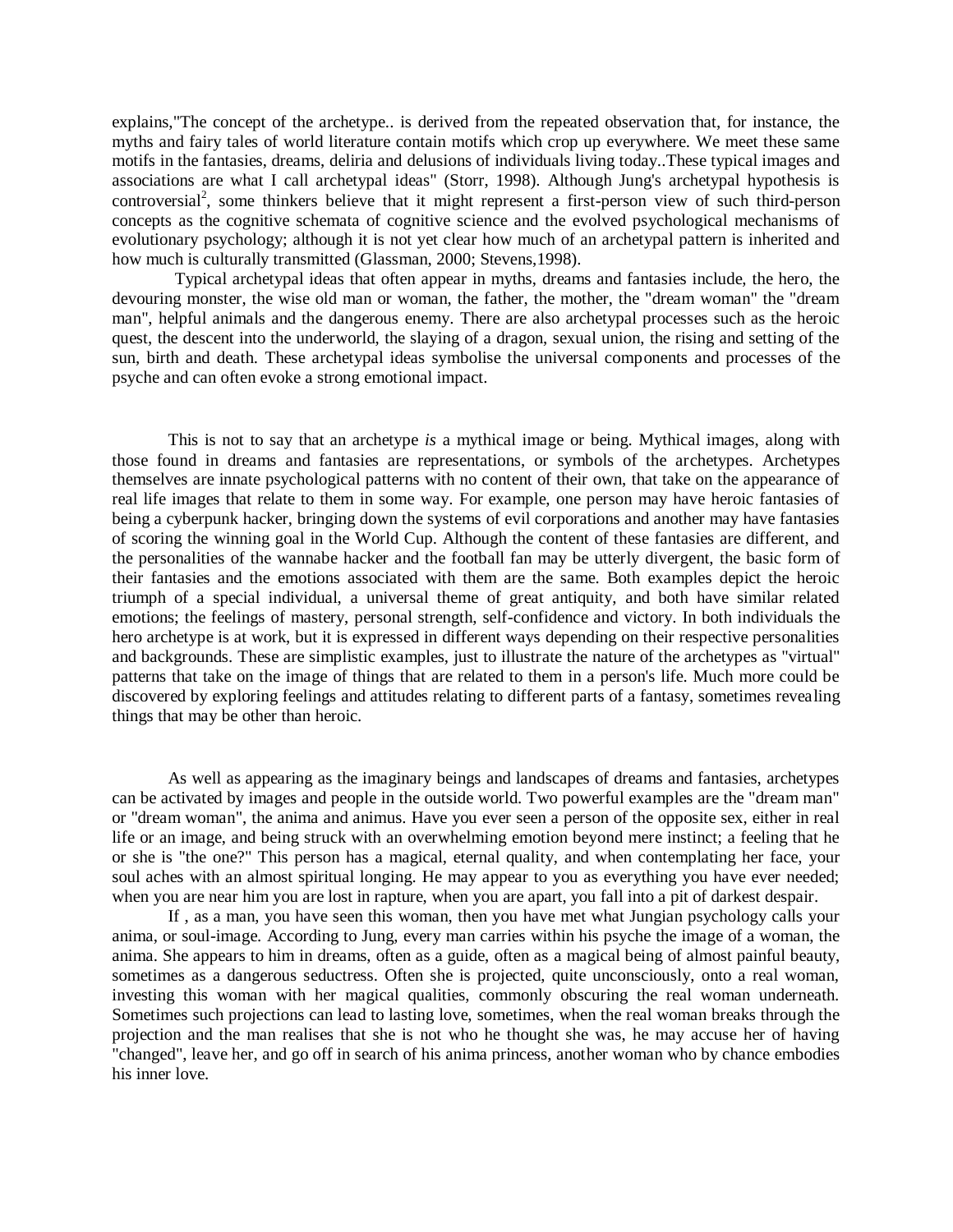The animus is Jung's term for the corresponding male image within a woman's psyche. In dreams and fantasies he may be seen as a hero, sometimes as a rogue. Another symbol of the animus is as a brutal, animal-like male, as found in the fairy tale, Beauty and the Beast. Again, women often see their animus in real men, sometimes leading to a stable relationship when the real man underneath is understood, and sometimes causing great difficulties when the animus projection blinds her to reality. These examples show the power of projection, and also the power of the archetypes. They are not to be regarded as mere abstract concepts or ideas, they are the fundamental forces of the psyche.

Here's another example, of great relevance to video games. Imagine a timid young boy, fearful of risk and somewhat overdependant on his parents. One day he sees a cartoon depicting heroic adventures. The boy feels a great emotional resonance when watching the show, watches it every week and starts playing imaginary games based upon it, seeing himself as his television hero or sharing the same adventures. He might imaginatively summon his favourite characters to himself when he encounters difficult situations or before sleep, when he is alone in the darkness of night. Gradually, and with parental support and understanding the boy becomes more confident and independent.

This TV show has activated the boy's hero archetype. This archetype often comes to the fore in dreams and fantasies whenever courage and strong self-identity are needed. The heroic games of children are expressions of this archetypal pattern that will arise quite naturally as part of their development, through conquering the dragons of dependence and fear, a child becomes less emotionally reliant on his parents and begins to build a stronger sense of identity. In this example, although the child may have had vague feelings of unease surrounding his initial situation, and may have had dreams containing heroic imagery, the TV show gave him concrete images that he could relate to and emulate. Through their similarity to the inner archetype, the images of the TV show become emotionally resonant symbols of it and make the unconscious qualities of self identity and courage known to the conscious mind. Through fantasy and play the child will eventually integrate the aspects of the hero archetype represented by the TV show into his conscious personality. The hero and the heroic quest are found almost universally in video games, and contrary to popular belief, are not limited to childhood concerns. I will explore these archetypes and their relevance to video games in more detail later.

The four most important archetypes, essential to any understanding of Jungian psychology are the shadow, anima, animus and self. These primary archetypes generally appear in most dreams and fantasies and in many video games, under various symbolic guises. In many individuals, the shadow is the first one to appear in dream and fantasy life and is a constant factor in the development of personality (Jung, 1964).

#### **The Shadow**

The shadow often (but not always) appears in dreams and fantasies as a threatening enemy representing the aspects of the unconscious mind that are unknown or repressed because of the attitude of the conscious mind towards them. In other words, the shadow is our "dark side" and will taint other archetypes depending on our relationship with them. A simplistic example is the straight laced business man who dreams of threatening anarchists or bohemians storming into his office and causing a scene. A Jungian interpretation of this dream would be that the bohemians symbolise an unconscious creative talent, or attitude towards life that could be useful to the dreamer but remains outside the conscious personality because of his attitude towards it. This doesn't mean that the dreamer should drop everything and become a bohemian, it means that he should try and integrate a little more creativity and spontaneity (or whatever he associates with bohemians) into his life, qualities that for whatever reason his conscious personality finds threatening.

The shadow is often projected onto others. Perhaps our business man may be moved to rage whenever he encounters free-spirited creative individuals and will associate them with all kinds of evils. If he understands his dream and acts upon it, he may later dream of less threatening or even friendly bohemians, and will probably develop a more tolerant understanding of their real life counterparts.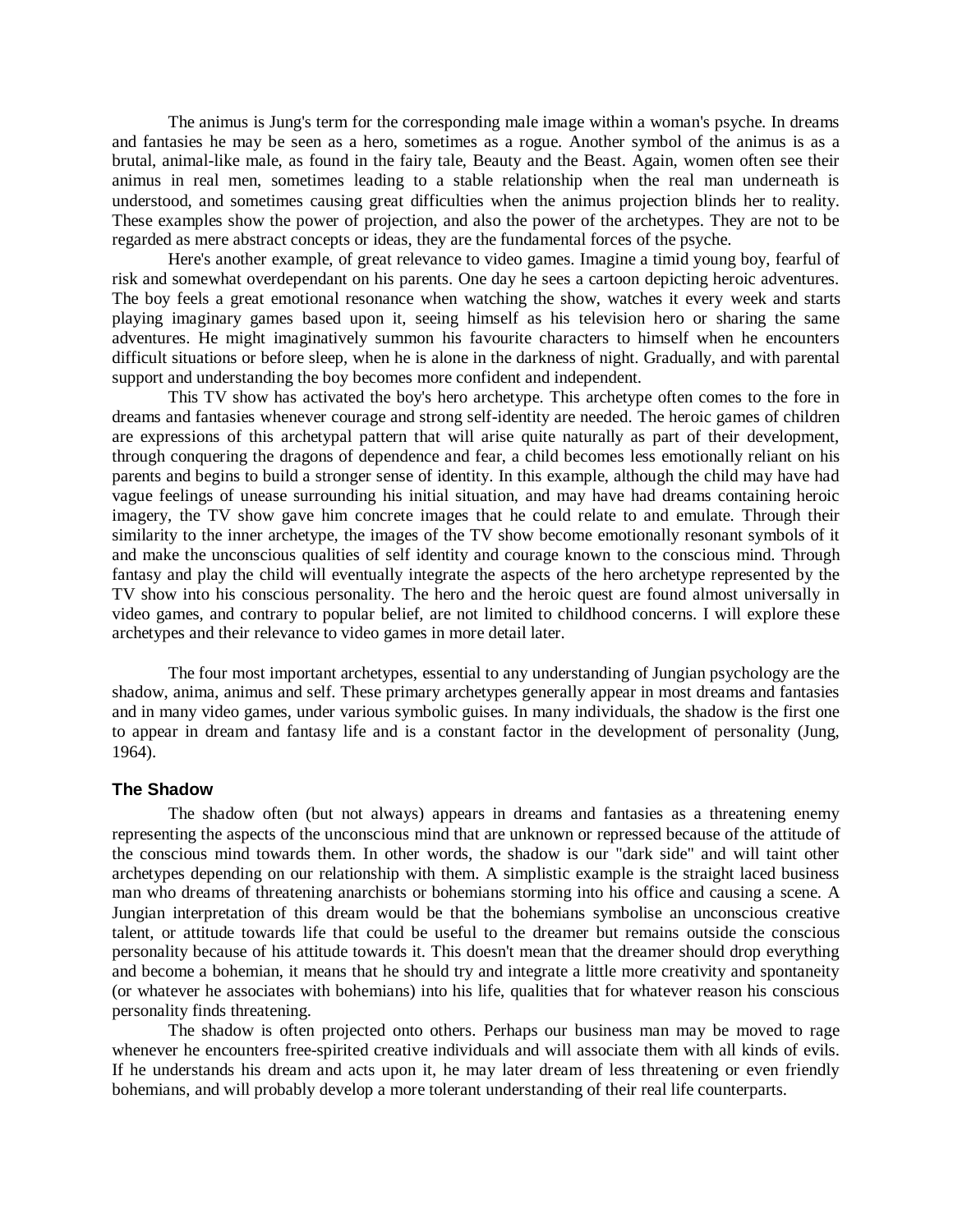A person who sees himself as a free-spirited bohemian however, may dream or fantasise about having conflicts with threatening straight laced business men, reflecting qualities that he consciously finds unpleasant, but may be useful to him, such as the ability to organise and think rationally. Working with the shadow is a real moral responsibility as it forces us to confront what we do not accept in ourselves and often project onto others, sustaining such problems as racism and homophobia. To deal with the shadow is to deal with the ancient problem of good and evil on a personal level.

Jung's shadow is pretty much the same as the notion of the Other, which is found in cultural studies and describes the way one culture represents those different from it. As Ziauddin Sardar describes it, "The most common representation of the Other is as the darker side, the binary opposite of oneself: we are civilised, they are barbaric; the colonialists are hard-working, the natives are lazy.." (Sardar and Van Loon, 1999).

Although the shadow often appears threatening, it may also represent qualities that the dreamer finds positive, but does not attribute to himself. A person might dream of a friend or compelling stranger of the same sex who displays qualities that the dreamer finds admirable, but is afraid of integrating into conscious life.

People might try to integrate the entire shadow or fight it off at every turn, but this is impossible. The basic facts of individual existence, that a person is one thing and not another, that a person says yes to some things and no to others, implies the basic opposition of ego and shadow, me and you, good and evil. The task of the individual is to develop an understanding of their shadow and what it tells them about themselves, to integrate what they can and negotiate with what they cannot.

The shadow appears almost universally in video games, as every enemy and every threatening character or idea. A gamer might choose games that depict the destruction of a certain order of enemy, reflecting his own relationship with his shadow. A designer may also create enemies and processes that reflect his own inner concerns. I`ll return to this important subject when I discuss using archetypal images in games.

### **The Anima and Animus**

As we saw earlier, the anima and animus are the contrasexual archetypes within men and women respectively. Just as there is a biological imperative behind sexual attraction, Jung maintained that there was also a related psychological imperative. Jung said of man and the anima, "..the whole nature of man presupposes woman, both physically and spiritually. His system is tuned to woman from the start" (Stevens, 1999). And woman is tuned to man in much the same way<sup>3</sup>. But the roles of the anima and animus go beyond blind sexual instinct as it is popularly perceived. The meaning of man to woman, and of woman to man relate closely to every aspect of the psyche and to every stage of its development.

According to Jungian psychology, the anima and animus, when they appear in dreams and fantasies are personifications of the relationship of an individual with his or her unconscious. In other words, a man will experience his unconscious as feminine, and a woman will experience hers as masculine. The anima often appears as a witch or as a magical woman with knowledge of deep and unfathomable realms, i.e. the unconscious mind, or as a guide such as Beatrice in Dante's Paradiso (Jung, 1964). The anima also appears as a lover or companion, reflecting in dreams a successful relationship with the unconscious. She may sometimes appear as a princess to be rescued, as in many fairy tales and games. Guarded by a beast symbolising some attitude of the psyche that prevents a good relationship with the anima or with women, she must be saved by a hero strong enough to stand up to such a creature and not be devoured.

The anima also has a negative or shadow aspect. She may appear as a *femme fatale,* like the mythical sirens luring men to their doom with their magical songs, or as a dangerous witch, symbolising both a negative attitude towards the anima and the unconscious, and the danger of encountering the unconscious without strength and discrimination. The anima is also tied up with all the qualities and attitudes that a man regards as feminine and by working with the anima, he can integrate and understand such valuable qualities.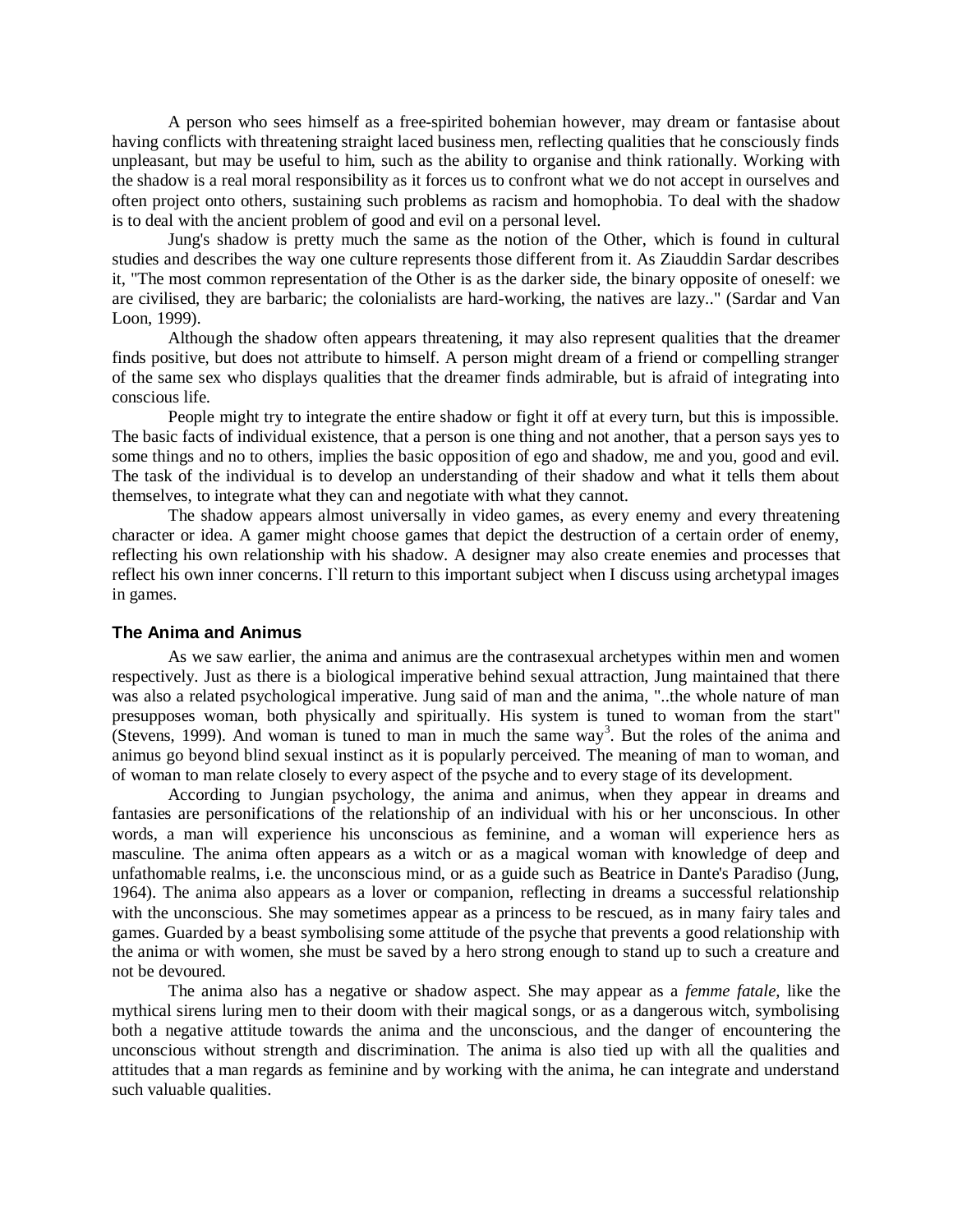The animus, the male image within a woman, often appears as an attractive heroic figure, sometimes as a wise spiritual guide. Just as the anima relates to feminine qualities in a man, the animus relates to perceived masculine qualities within a woman, such as heroic courage and rationality. By working with the animus, a woman can integrate these positive qualities into her personality. The animus also has a negative aspect and can appear as a rogue or criminal. Sometimes he appears as a beast, reflecting a wild, untamed and unintegrated animus, or a negative attitude towards masculinity and her relation to it. A woman dreaming of such a beast may be fearful at first, but as she works with the animus, he will be transformed into more attractive human forms. The story of Beauty and the Beast is a reflection of this process (Jung, 1964).

As I described earlier, the anima and animus can be projected on to real men and women, sometimes causing all kinds of dangerous obsessions and misunderstandings. By subconsciously tying up their anima or animus with a person of the opposite sex, an individual effectively identifies them with his own unconscious and requires their presence and their compliance to engage with it. This is not to say that anima and animus projection is entirely negative, it can be a tool of personal growth when recognised, and when the real man or woman behind the projection is accepted and understood.

The anima often appears in games as a woman to be rescued by the player, sometimes as a companion. There are few games depicting the relationship between a woman and her animus. But some games, such as the Final Fantasy series do a good job by giving the player a large number of male and female characters to control. To a male player a female character can symbolise his anima, such as Rinoa from FFVIII; Squall could symbolise the animus of a female player. Squaresoft make this work by depicting their relationship from both perspectives. Gamers might choose games with themes that reflect their own relationship with their anima or animus, and designers might create characters and stories that reflect theirs.

#### **The Self**

Jung referred to the self as the "archetype of archetypes" (Stevens, 1999). It represents the totality of the psyche, both consciousness and unconsciousness and all that they contain. To Jungian psychology, the self is the innermost nucleus of the psyche. It is often symbolised in dreams, fantasies and mythology as a circle, mandala or square; as a quaternity, such as the "four corners of the universe" the four directions or a circle divided into four. It may appear personified as a wise old man to a male dreamer, or as a wise old woman to a female, or perhaps as a great king or queen. Sometimes it appears as a divine or magical child. Generally in myths, the self is symbolised by the "cosmic man" or woman, representing the totality of the individual. In games it is sometimes represented by the most powerful principle in the game's world. In RPG's it may be symbolised by the four elements, a magical jewel in the centre of the world or the tree of life. In other games it may be represented by such things as the space-time continuum, the fundamental genetic code, a nation state or by anything that symbolises the greatest power in a game.

The self is also symbolised by the helpful animals that often turn up in fairy tales to advise and assist the hero. Many of these animals appear in games, such as Link's owl companion in Zelda 64, or the moogles in the Final Fantasy games. These creatures, unpredictable, often indestructible, but somehow vulnerable, possess a natural wisdom that defies any enemy and lifts them from the mundane world. They are often represented as servants of a great power, depicting the early appearance of the self as it guides the struggling hero towards his destiny.

The self is also an archetype of healing and unity, and will often arise in the dreams and fantasies of people struggling with inner conflicts. The drawings of children who are in the midst of divorce or family difficulties often contain circular motifs, symbolising the attempt of the self to bring some unity and healing to a child's fragmenting inner world (Stevens, 1999). This healing and unifying aspect of the self can turn up in games, with the almost universal representation of force fields and energy shields as circular or spherical zones of light.

But the self also has a shadow side; as the most powerful force in the Jungian psyche, the shadow of the self is often symbolised by an ultimate evil. Taken together these two aspects reflects the great polarities of consciousness and unconsciousness, light and darkness.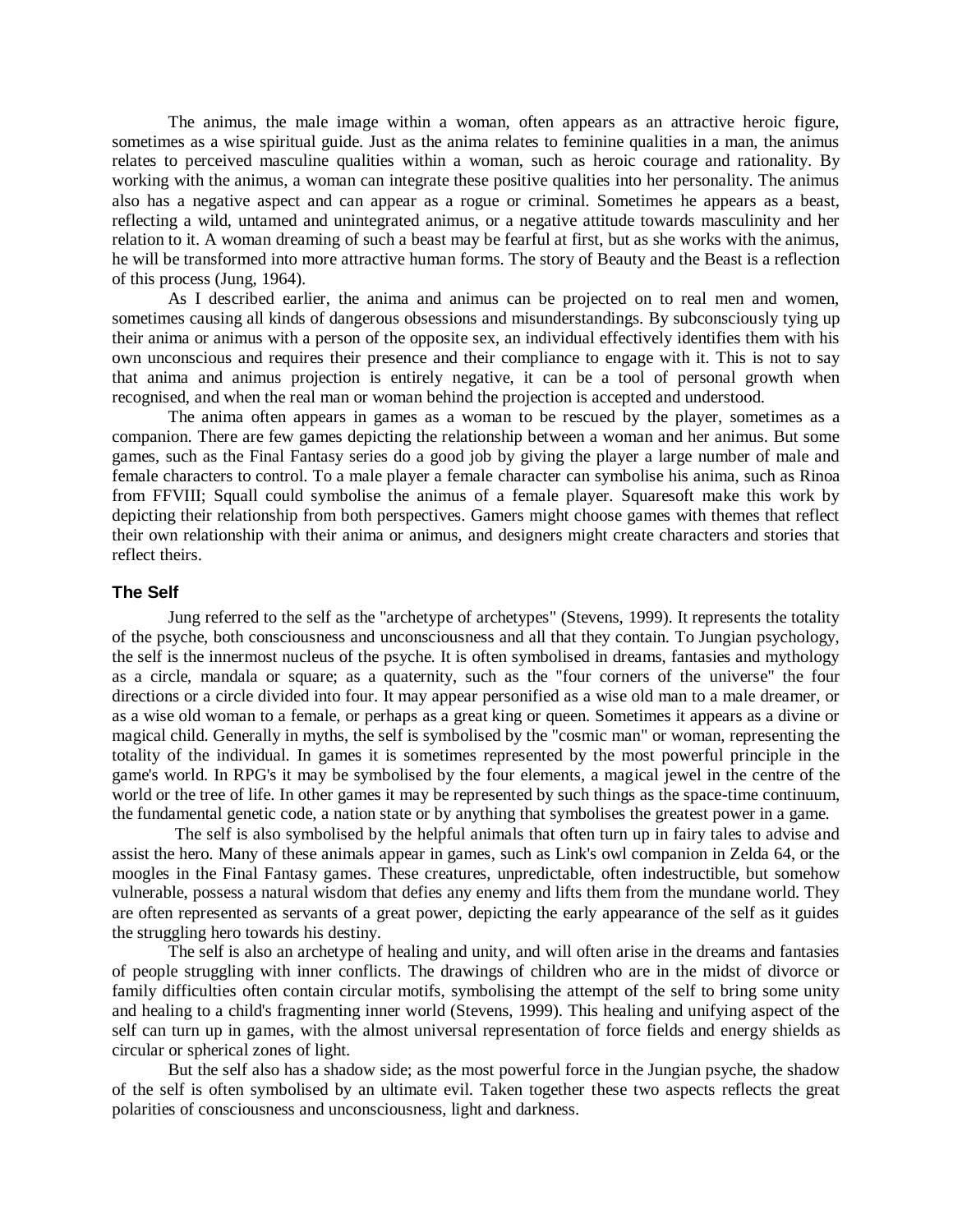These four archetypes are the main forces within the unconscious and are often projected on to objects in the outside world, including games. As one can see from the examples given, many games already contain symbols of these archetypes, either through social convention and repetition or through the imagination of the designer, who might spontaneously produce such symbols in a fantasy. But developers cannot simply put an archetypal image in a game and claim that they are being "Jungian". We need to understand how the archetypes relate to the individual and to his psychological development, and why he has one fantasy rather than another.

#### **The Archetypes and the Individual**

The archetypes and the collective unconscious are in Jungian terms, the lowest level of the unconscious psyche, their patterns shaping the layers above. But as we have seen, the archetypes appear in dreams and fantasies as images from personal life. We have also seen that archetypes appear as positive or negative images depending on our relationship to them. In other words, they are coloured by the experiences we have in life and by our conscious attitude towards them. In Jung's model of the psyche, our relationship with the archetypes that determine how they appear to us is shaped by the *personal* and *cultural* unconscious.

Above the collective unconscious lies the personal and cultural unconscious. The cultural unconscious contains all the unconscious assumptions given to an individual by the society he or she grows up in. Some writers do not refer to a cultural unconscious, as strictly speaking, all these experiences are mixed up with personal ones, but I will separate them as it allows an entry point for cultural studies, which as I will show, is an essential subject when using archetypal images in games. The personal unconscious is similar to the traditional view of the unconscious mind described at the start of this section. It contains all our memories, forgotten experiences, subliminal perceptions and habitual tendencies. It also contains our *complexes*.

The basic units of the personal unconscious that shape our relationship with the archetypes are the complexes*.* I'm sure many are familiar with the term complex, as it has entered popular use as a term describing all manner of psychological problems, but few are aware of what a complex actually is or how it arises. When an archetype is activated it gathers to itself ideas images and experiences associated with the situation or person that activated it. This bundle of experiences, emotions and ideas surrounding an archetype is a complex. A good example, given by psychiatrist Anthony Stevens, is the activation of the mother archetype in a child. According to Jungian psychology, every child is born with an innate expectancy of a mother figure, the archetype of the mother. This archetype becomes active when the child experiences a woman whose behaviour is similar to the child's innate expectation of a mother. Sometimes this woman may be the birth mother, sometimes it may be a foster parent, aunt or older sister. The emotions and experiences associated with this mother figure form a complex, surrounding the archetype's emotional core (Stevens, 1999).

The forming of complexes is completely normal, but they often cause suffering. An example of this is given by Anthony Stevens. Stevens described a woman whose childhood had been dominated by a brutal, tyrannical father. This woman's father archetype was activated only partially and only the law-giving, authoritarian aspects of the father archetype were built into her father complex, with the loving and protecting aspects of the paternal archetype remaining unconscious. Stevens continued to describe how this woman kept being drawn to bullying men, but at the same time she had an unfulfilled longing for a man who would give her love and protection. According to Stevens, this woman's dreams fantasies and behaviour showed that she longed for someone to activate and fulfil the unconscious aspects of her father archetype (Stevens, 1999). As well as demonstrating the harm done by bad parenting, this example also shows that archetypes are *complete,* that they contain every aspect of fatherhood, motherhood, herohood and selfhood, and that once activated, they seek completion and conscious realisation. The archetypes in their total form are often symbolised in world mythology as figures such as Mother Earth or Gaia; as ultimate father figures such as Zeus, and as ultimate heroes such as Odysseus.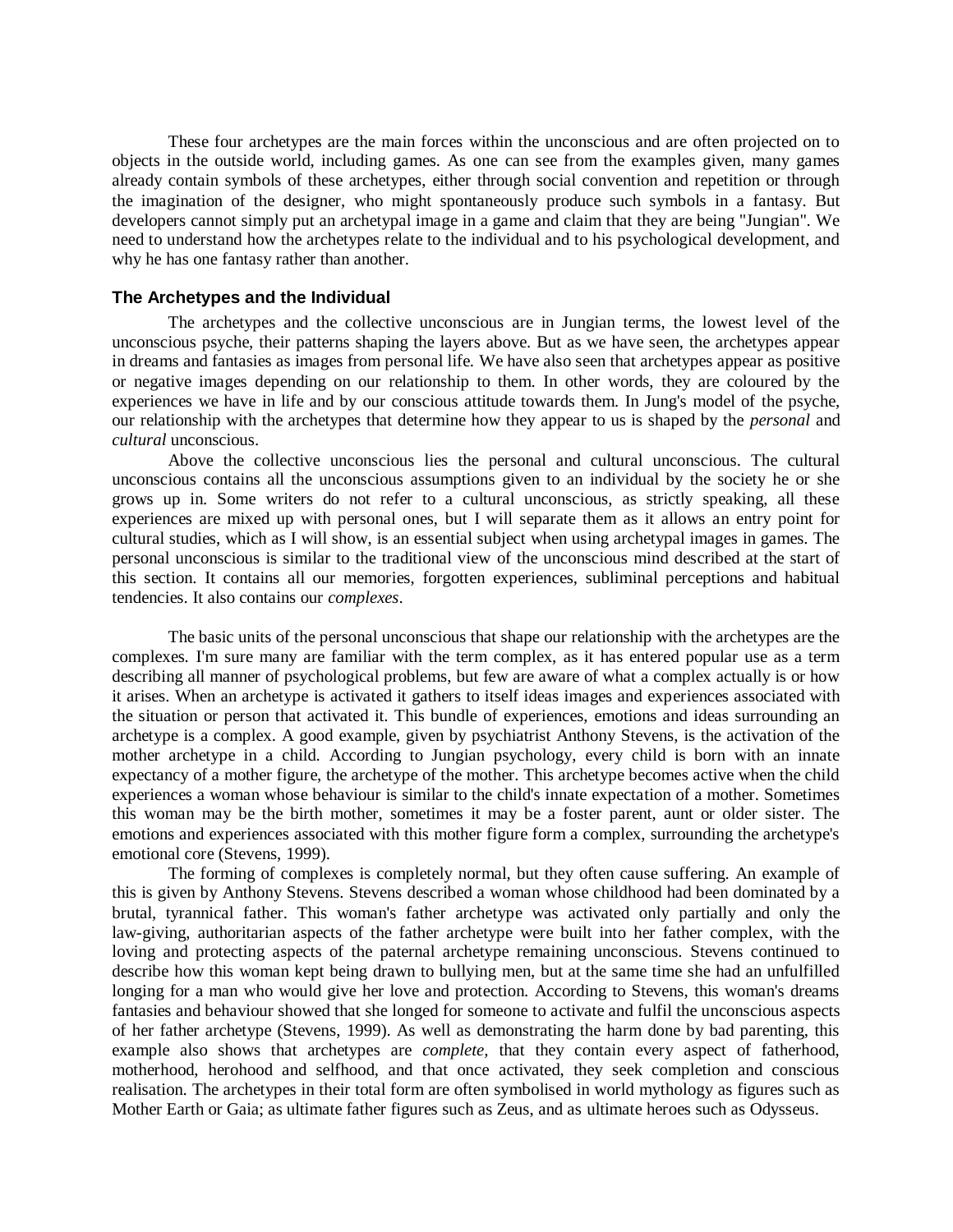Our relation to the archetypes and the content of our complexes is also shaped by the culture we grow up in and the unconscious assumptions that we pick up as a member of society. An example is a society that promotes and encourages the view that a hero never shows his feelings. These emotions and images bound up with a particular society's view of what makes a hero represent a kind of *cultural complex*, since it is held by a large number of people, and will be transmitted to members of that society whose own complexes are formed by such images. These cultural complexes, held by large numbers of people, are often projected on to others and often affect the way a society functions. They can be harmful as sociologists and cultural critics have shown. But such complexes cannot be argued with, reasoned with or overthrown by revolution; like personal complexes, which in fact they are, they require healing and transformation.

The gradual process of working through complexes and integrating unconscious contents into the conscious personality form Jung's theory of psychological development, the individuation process. Unlike some theories of development that focus on social adaptation alone, the process of individuation describes a life long and personal process of increasing self awareness, maturity and self realisation. Individuation is a natural process of the psyche, occurring the background of one's life, but it can be arrested by traumatic experiences, harmful complexes or a faulty attitude towards the unconscious. Individuation begins with the awakening of self consciousness and self identity in a child, and continues through the whole of life with the gradual integration and conscious understanding of the unconscious material that appears to an individual in their dreams fantasies and projections. The culmination of individuation is a successful relationship with the self, the archetype of wholeness that represents the totality of the individual psyche.

### **Conclusion**

Complexes, such as a woman's struggle against a tyrannical father figure and her search for his loving counterpart form the characters, themes and set-pieces of the inner dramas that are enacted in dreams and fantasies and projected on to the outside world. Therefore, it is reasonable to assume that the emotional resonance that a player associates with certain video game characters and themes derives from a projection of the players current psychological situation.

The fact that games are interactive allows a player to go beyond the passive projection or mimesis of theatre and literature, and to consciously take part in their fantasy. Thus the woman described earlier might be particularly drawn to a game that depicted a tyrant as an enemy and the rescue or discovery of a loving male figure as a goal. Whether such a game could help her therapeutically is debatable, but by seeing her inner concern and the path to its resolution within a game, and by being forced by its interactivity to make decisions regarding her inner situation, the woman is given a concrete set of ideas and images that might help her in some way. At the very least, this game and its challenges will be very relevant and involving to this particular woman.

By seeing images that reflect unconscious archetypal potential, a gamer may in some cases be assisted in his personal development. The emotional resonance experienced when unconscious archetypal potential is projected onto an image may account for the popularity of certain game characters and themes, and give a reason why some gamers like dressing up as their favourite character, or spend time drawing them or writing fan fiction. A gamers favourite character is a symbol or a reflection of unactivated archetypal potential. By playing the game, drawing pictures etc. the gamer is trying to integrate the aspects of the archetype represented by the character into his or her conscious personality.

The process of resolving inner conflicts and integrating unconscious material may sound like very unusual subjects for a game, but this process is reflected in many games already, because it is symbolised in myths and fairy tales as the heroic quest. In part three of Games and the Imagination, The Game as Quest, I will explore the heroic quest and show how it operates as a symbol of the development of consciousness and identity. I will also show that far from being the preserve of RPG or adventure games, the heroic quest and the individuation process appear in the majority of genres, in a large number of games.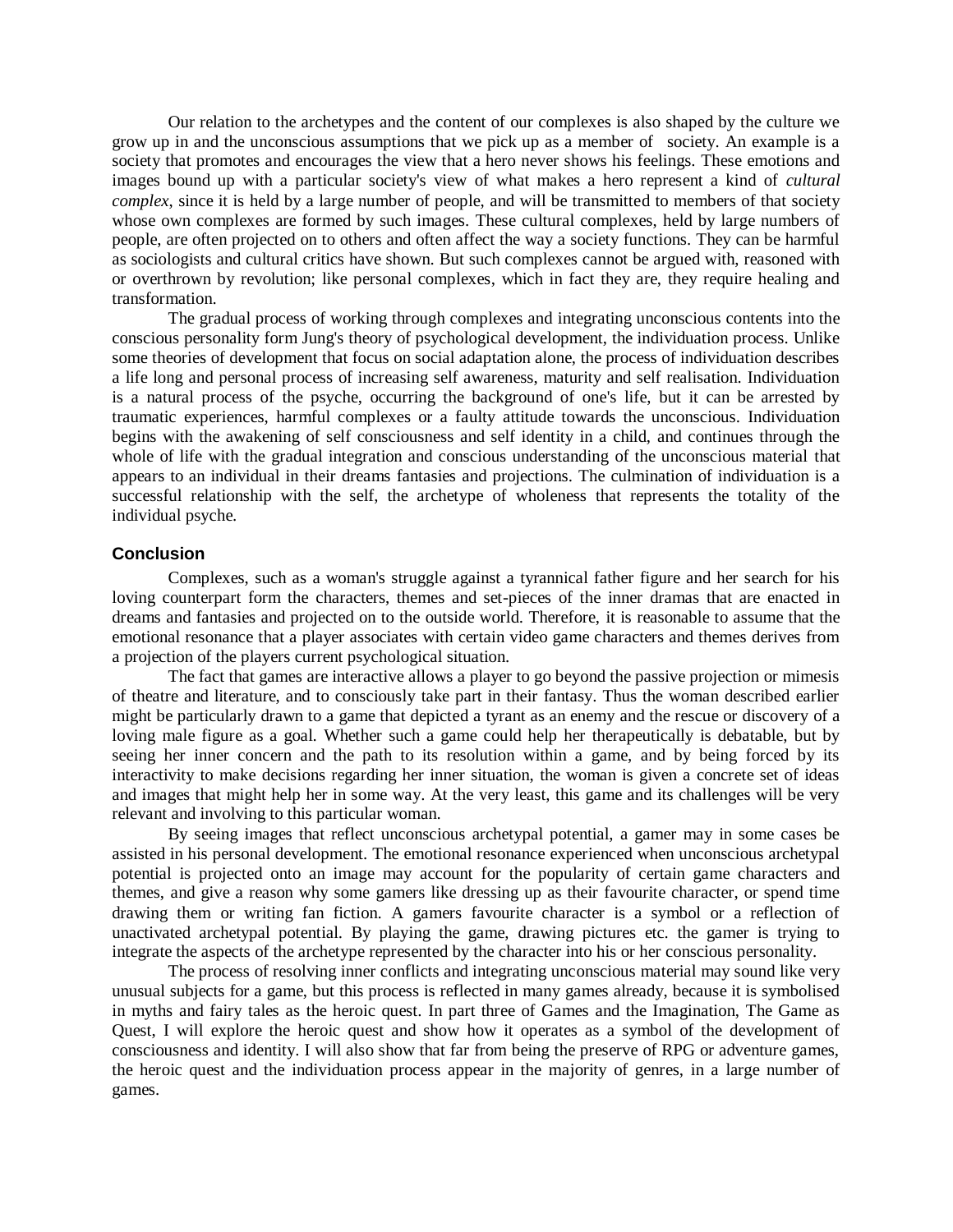#### **Notes**

1: Selecting a first person viewpoint from which to interpret the imaginative relationship between a player and a game is fraught with difficulties. As we have seen there is a schism between the third person, objective viewpoint, and the first person, subjective viewpoint. Within the first person viewpoint there is a further schism; between a perspective that regards the psyche as a social or linguistic construct (the *tabula rasa* view described earlier) and the Jungian viewpoint that states that the psyche is based on fundamental inherited psychological structures. Most schools of aesthetic or cultural criticism focus on the former, because it has a strong base in linguistics and semiotics which are ideal tools for understanding structures of cultural meaning. This viewpoint has already been successfully applied to video games (Poole, 2000) and I regard it as highly important. But I maintain that any attempt to understand video games must include personal psychology and address the issue of personal meaning, and that any personal psychology that claims that the psyche is a tabula rasa is incomplete, as overwhelming third person research will attest. The relationship between a player and a game is a complex one, and any "playability theory" must encompass cognitive, personal (in the sense of something having a unique resonance and meaning to an individual) and cultural domains.

What is needed is a dual integration; firstly between a first person psychology that admits the existence of universal (i.e. inherited) psychological structures, and a first person psychology that admits the intersubjective, cultural and contextual nature of the material based on those structures; and secondly, an integration of the third person objective viewpoint and the first person subjective viewpoint. The first integration is a conceptual matter, the second is known by consciousness researchers as the "Hard Problem." Until such an integration takes place, anything said about the psychology of video games, and indeed the psychology of anything, will be limited and provisional.

2: Jungian psychology is controversial in academic psychology because it is a first person theory, and like all first person theories it cannot find a sound base in third person research. It is controversial in first person academic fields such as cultural studies, because it claims that the psyche is not a total social construction and because Jung's complex, heavyweight writings have often been misunderstood. As it occupies a middle ground between the first and third person realms, it is in a difficult philosophical position, but as I stated in the note above, the only way for psychology to go forwards is to embrace an integrative approach, and Jung's ideas may provide a stepping stone towards that.

3: The description of the anima and animus, as the female "image" within a male and the male "image" within a female is not to make any judgement regarding homosexuality, it is just the common description used by Jungian writers for ease of understanding. Since the archetypes are psychological and emotional patterns with no content of their own, they are not innate images of men or women, but the feelings and ideas associated with them. Therefore, the anima "feeling" of a homosexual man, that is, the feeling of a desirable, or perhaps dangerous "other" will be symbolised by a male image or projected onto a man.

## **Bibliography and Suggestions for Further Reading**

Glassman, William, *Approaches to Psychology* (2000, Open University Press)

Hesse, Hermann, *Steppenwolf* (1927; 1965 Penguin)

Hyde, Maggie, McGuinness, Michael, *Introducing Jung* (1999, Icon)

Jung, Carl Gustav, Jaffe, Anelia, *Memories Dreams, Reflections* (1963; 1983, Flamingo)

Jung, Carl Gustav, Von Franz, Marie-Louise, Henderson, J.L., Jacobi, Jolande, Jaffe, Anelia *Man and His Symbols* (1964; 1978 Picador)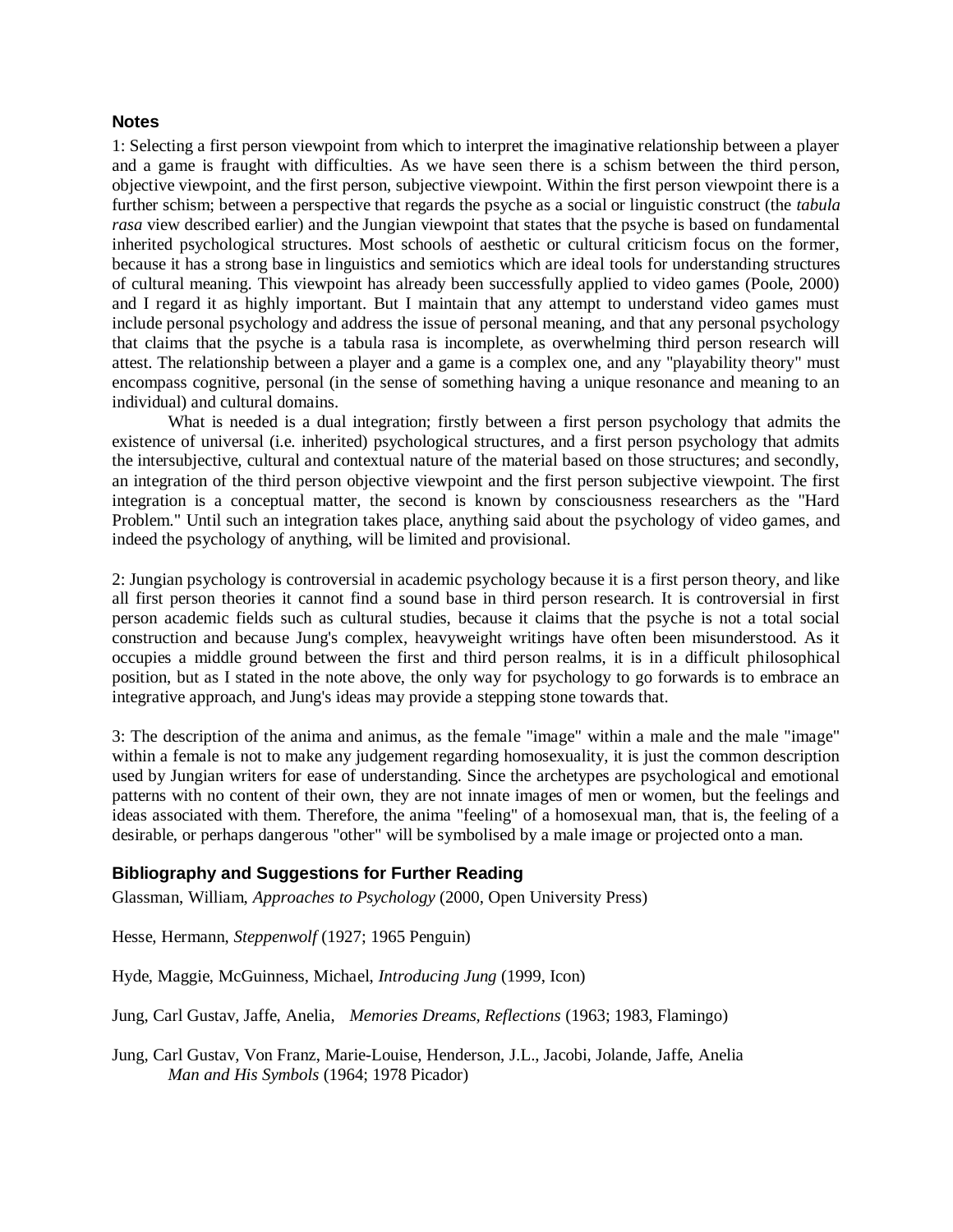Poole, Steven, *Trigger Happy, The Inner Life of Video Games* (2000, Fourth Estate) Rheingold, Howard, *Virtual Reality* (1991, QPD) Sardar, Ziauddin and Van Loon, Borin, *Introducing Cultural Studies* (1999, Totem) Stevens, Anthony, *On Jung* (1999, Penguin) Storr, Anthony (editor), *The Essential Jung* (1998, Fontana)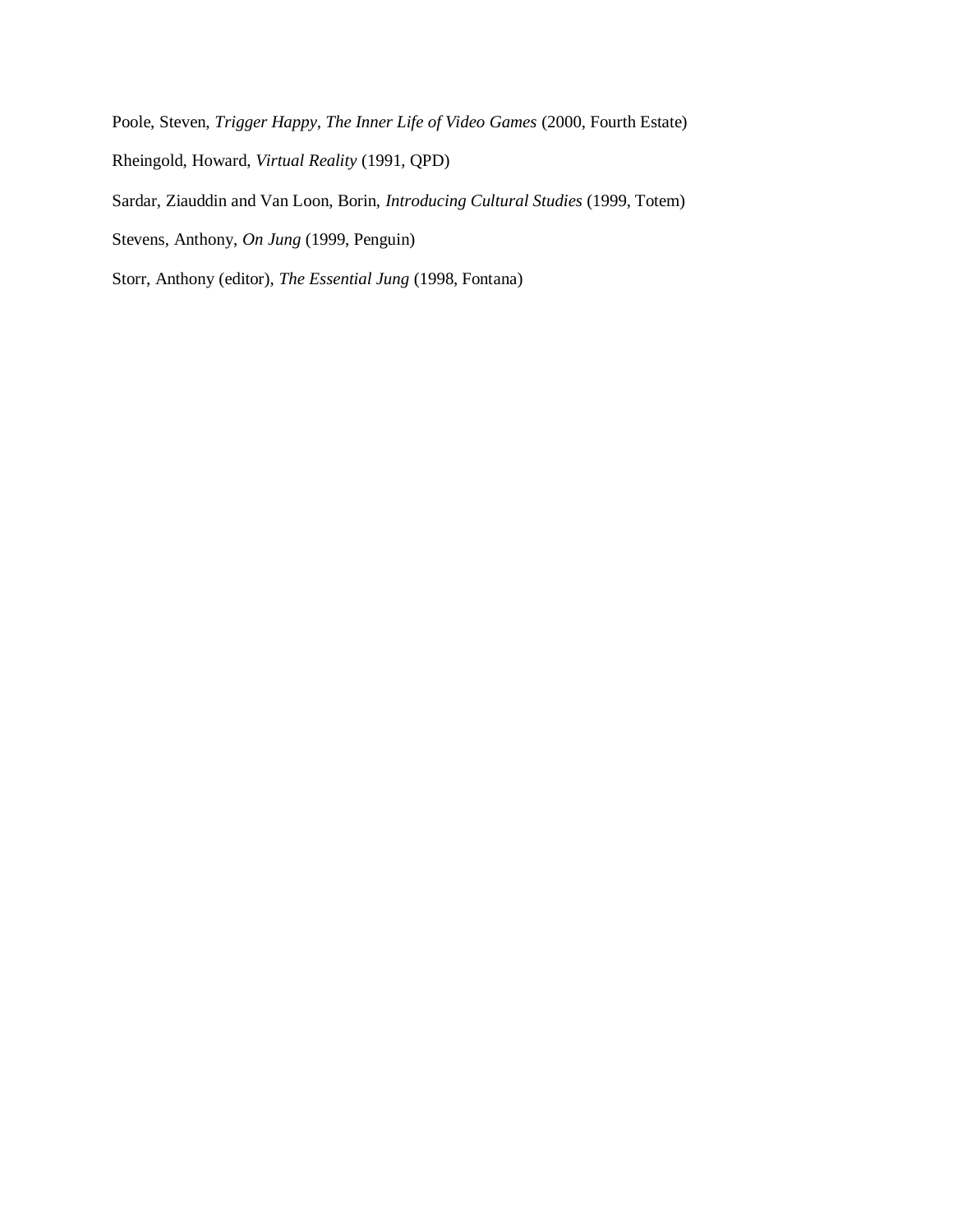# **Games and the Imagination**

# *Part Three: The Game as Quest*

# *By Richard Dare*

#### **Introduction**

In the previous part of Games and the Imagination I introduced the concept of the game as imagination space, a seamless whole where the different characters, objects and processes of a game act as symbolic representations of a players inner concerns. To understand the imagination space and its relationship to the player I introduced Jungian psychology and the concept of archetypes, low level psychological patterns that shape perception and understanding, patterns that not only appear as symbols in dreams, fantasies and myths, but also in many games, either through social convention or through the imagination of the designer. One of the most important archetypal processes is the heroic quest, which not only forms the structure of countless myths and fairy tales from across the globe, but also appears in the structures, processes and plots of many video games.

From Crowther and Wood's Advent, through Zelda and Final Fantasy, to Tomb Raider, Pokemon and beyond, the heroic quest has been at the core of video games. It appears both explicitly, as in most of the RPG genre, and in a lighter, thematic sense as in Command and Conquer, or in any game that depicts an individual or a group under a common banner, a challenge and a goal. Its continuing popularity amongst developers and gamers suggests that this theme goes beyond the mere cliché.

Why is it such a common theme? The writer Steven Poole suggests that the action based nature of the heroic quest lends itself to video games which are not yet equipped to handle the nuance of other themes (Poole, 2000). This may be true, but it only tells part of the story. As a choice of theme the heroic quest goes beyond the utilitarian. For example, there is the interesting observation that a great number of beginning game designers attempt an RPG, the most common representation of the quest, as their first effort, or at least express the desire to work towards creating one in the future. For many designers the perfectly realised heroic quest represents the summit of their efforts. It seems reasonable to suppose that there is a whole class of "questing" designers, as opposed to those who might see their work chiefly in terms of logical puzzles or literary and cinematic storytelling etc.

One of main reasons why the heroic quest is such a popular theme for both gamers and developers is that it is an *archetypal* theme, a universal human symbol. To Jungian psychology the heroic quest is a symbolic reflection of an important part of the inner journey of psychological growth and development. According to Jungian psychology, the motif of the hero arises in dreams and fantasies whenever strong self identity and consciousness are needed (Jung, 1964). The hero is the person who can encounter the forces of the unconscious mind with its dark labyrinths and devouring dragons without being lost or devoured, without being overwhelmed by the unconscious and losing his individual identity. This archetype is especially important in the psychological development of children and young people who are faced with the task of separating psychologically from their parents and developing a strong sense of identity. But it isn't exclusive to childhood alone; it can appear in dreams and fantasies whenever strength is needed to encounter the forces of unconsciousness and return safely with its treasures.

### **The Structure of the Heroic Quest**

According to the scholar Joseph Campbell, who studied the heroic quest from a moderately Jungian perspective in his book *The Hero With a Thousand Faces*, the heroic quest is an amplification of the initiation rituals found in many cultures across the globe. These rituals generally have three stages,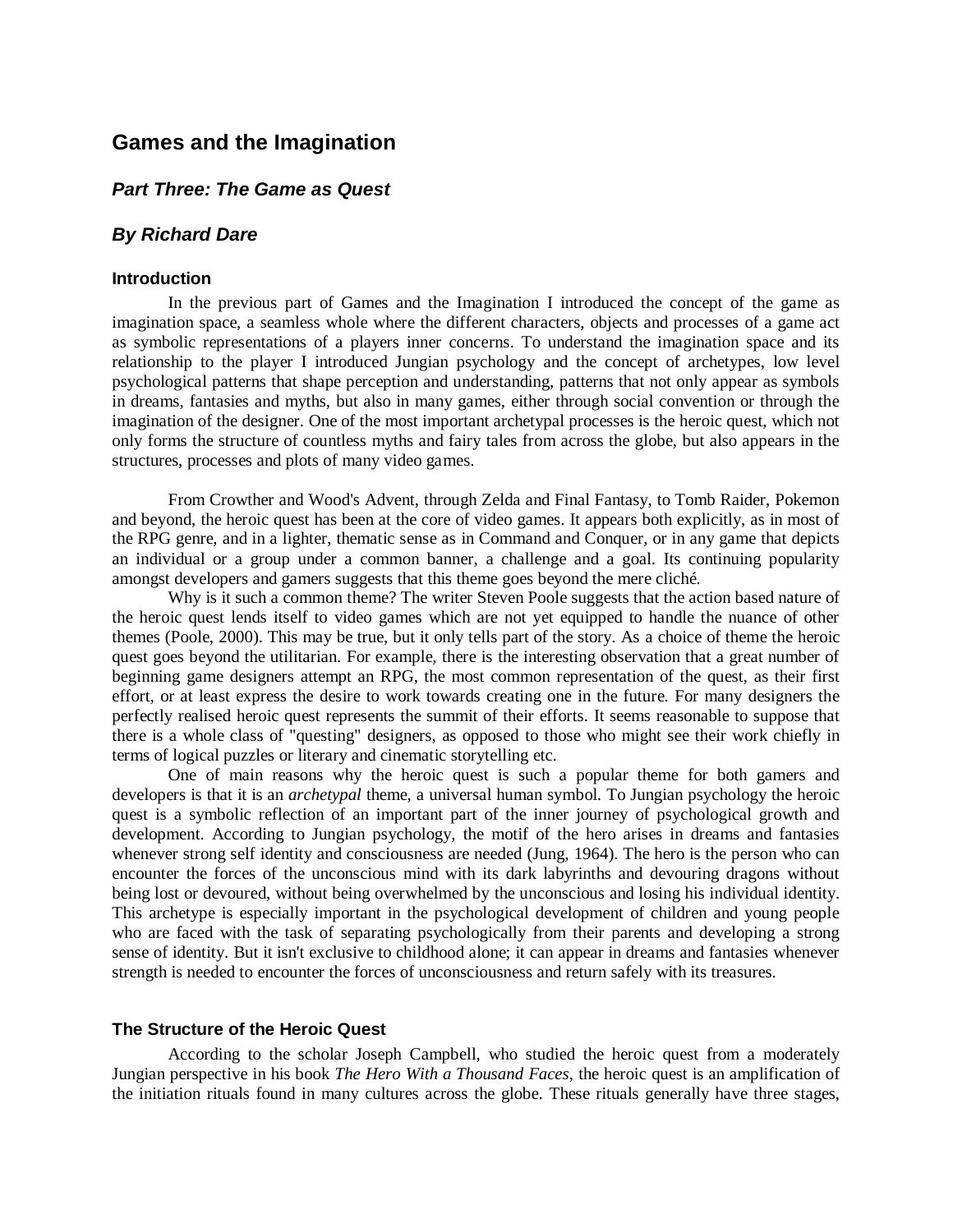departure, initiation and return. In the first stage, the person undergoing the initiation either leaves or is taken from his familiar surroundings. In the second stage, the person undergoes an initiation ritual which has the effect of significantly changing his view of the world. In the third stage, the individual who has been initiated returns home, but with a new role. Some cultures, for example initiate boys into manhood by taking them away from the childhood world of their families and subjecting them to painful or strenuous rituals that have the effect of breaking the psychological tie with the old world and preparing them for their new roles as men (Campbell, 1949).

From the Jungian perspective, this cycle of departure, initiation and return reflects the inner process of encountering the unconscious mind, integrating previously unknown psychological contents, and making them a part of the conscious personality. This process mirrors the initiation ritual in that it involves a departure from one's old sense of self (childhood for example, or a set of views that no longer serve a person), a sometimes strenuous encounter with the contents of the unconscious in the form of inner turmoil, dreams, fantasies and projections, resulting in their integration into the conscious personality, which "returns" as it were, transformed, with a new sense of self (Jung, 1964).

This process is symbolised by the heroic quest, which Campbell summarised as, "A hero ventures forth from the world of common day into a region of supernatural wonder: fabulous forces are there encountered and a decisive victory is won: the hero comes back from this mysterious adventure with the power to bestow boons on his fellow man"(Campbell, 1949). So, heroic tales act as imagination spaces, with the hero representing the ego of the individual (or in many cases, the strength of ego required by an individual undergoing such a journey), the different places he visits and the beings he encounters representing different aspects of his unconscious mind, and the narrative itself representing the ways in which the ego deals with these unconscious contents. The boon of the returning hero is a symbol of the inner treasure that has been wrested from unconsciousness and successfully integrated into the conscious personality.

Some myths and fairy tales symbolise a single cycle, that is, they deal with only a few "inner issues". Others are comprised of many such cycles, often nested within each other, dealing with different aspects of the psyche within a single epic journey, a journey that taken as a whole represents the entire process of individuation. These cycles are not necessarily in a linear order, in most stories and games they overlap and interrelate in complex ways. Lets look at each stage of the cycle in turn and explore a few of the many motifs associated with them. As with the Jungian psychology described in part two, it is not possible in this short article to detail every permutation of the heroic quest. Readers wanting a deeper understanding are referred to the books in the bibliography; particularly Jung's *Man and His Symbols,*  Campbell's *The Hero With a Thousand Faces* and Marie-Louise Von Franz's *The Interpretation of Fairy Tales* and *Shadow and Evil in Fairy Tales.*

#### **Departure**

Here begins the journey. The opening scene of the heroic quest and the introduction of the hero often takes place in relatively mundane, safe and unthreatening surroundings, such as the hero's native town or family home. Sometimes, this place may be idyllic, sometimes, as in many modern stories such as The Matrix, the opening situation is less pleasant. It is an undifferentiated state, where the hero's identity has yet to emerge from the unconscious collectivity of the family home or society. Sometimes it symbolises a way of life gone stale, a state of being that no longer suits an individual. In Jungian terms, the opening scene of the quest is a symbol of an initial psychological situation. This could be a safe childhood home reflecting the world of a child before he separates psychologically from his parents, or a scene of a man dissatisfied with his life as it is, living below his potential in some anonymous metropolis. As an imagination space, the totality of the initial scene, its landscapes and characters, mirror a particular inner state.

But the normality and mundanity of this scene is interrupted. A messenger arrives, in the form of a strange person, an animal or a fateful event that gives the hero-to-be a glimpse of another world. This is the hero's call to adventure. Perhaps the benevolent king falls ill and needs the cure of a magical herb; perhaps the hero catches a glimpse of a beautiful woman or a compelling stranger; an enemy may arise,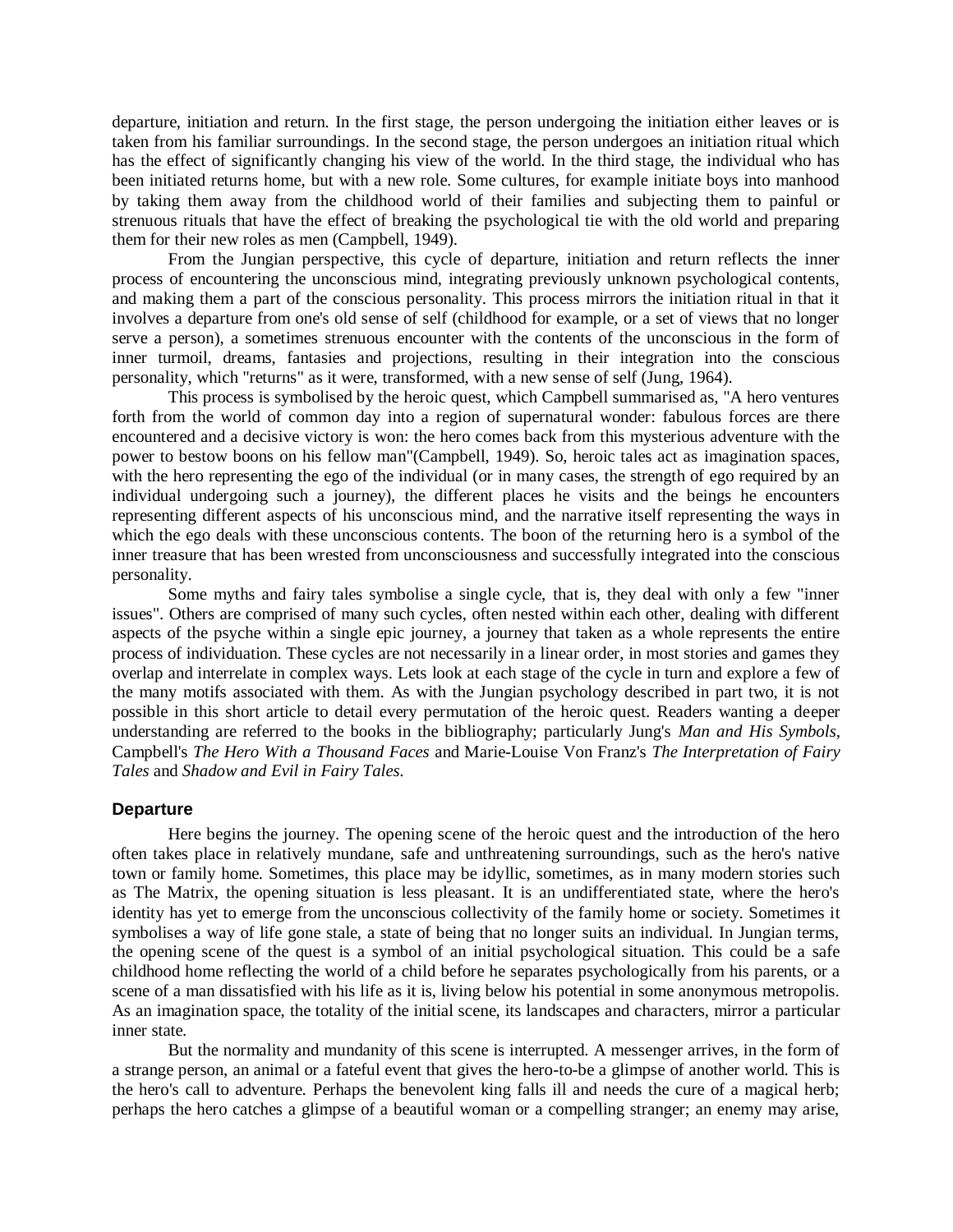threatening the home of the hero; or kidnapping him or his relatives or friends The mythical world has many ways of luring people to their destiny.

This strange messenger or event in its negative form is a symbol of the shadow; in its positive form it may symbolise the anima, animus, or perhaps an early appearance of the self. It has appeared to lure the hero away from his initial, unsatisfying situation, to show him aspects of himself or of his life that he must deal with if he is to grow.

For me, Zelda, Ocarina of Time is the game that is most successful in creating this initial situation. The village in which the adventure starts is a warm, enclosed childhood paradise, the enjoyment of which is enhanced by the ominous high walls and dark exit tunnels surrounding it, giving the player a foreknowing of the dangers to come; an awareness of both the safety of home, and the shadowy world outside. This contrast between safety and fear is precisely the experience of the call to adventure.

Sometimes the messenger is ignored, the call refused. The hero becomes trapped in his fear of change, his own misguided apprehensions. His world becomes a sterile wasteland. After glimpsing the world beyond, yet refusing it in favour of the safe, limiting village, he essentially refuses to grow. The hero becomes a victim to be saved. The story of sleeping beauty has this motif, with the young Briar Rose's refusal symbolised by her being put to sleep by a hag. This motif appears in Final Fantasy VII, when the hero Cloud falls into a paralysing despair, requiring the heroine Tifa to enter his dream world to rescue him.

The first encounter for those who have not refused the call is generally with a mentor, a kindly teacher or guide. Often depicted as a wise old man or woman, sometimes as an animal, who gives the hero advice or magical items needed on the journey. Examples include Obi-Wan Kenobi, Luke's mentor in Star Wars; Professor Oak in Pokemon, and in Zelda, Ocarina of Time, a wise owl who appears at appropriate times to give direction and advice, as well as Link's fairy companion, who gives constant guidance throughout the game. These characters are early symbols of the self, the totality of the psyche, giving the hero the assurance that the strange realms about to be entered can be survived and understood.

After leaving home and meeting with a mentor, the hero faces the challenge of the threshold guardian, a being who protects the gateway between the known and the unknown. Every region has its tales of the bogeymen, ogres and monsters that lurk outside the city gate, the trolls under the bridge, the wild punishment for those who dare to venture beyond conventional boundaries, both cultural and personal. This threshold represents the point of no return, the boundary between the known and the unknown, the conscious and the unconscious. Sometimes the crossing of the threshold is symbolised by a hazardous journey or by the entrance to a cave or labyrinth.

#### **Initiation**

Having crossed the threshold, the hero enters a world of strange powers and difficult challenges, all reflecting the psychological concerns that lead the hero away from home. Some tales may tell of only one challenge but most contain several, repeating the cycle again and again within this realm, reflecting the different psychological contents that must be integrated and understood in order to face a greater final challenge.

Three common trials or events that take place in the realm of initiation are the confrontation with an enemy, a meeting with, or rescue of a beloved person, and the theft or retrieval of a magical or important object. The battle with an enemy may symbolise the struggle with a harmful or inappropriate attitude, such as a child's overdependance on his parents. In this case the symbolic enemy must be battled with and slain so that the individual can progress. Sometimes the encounter with an enemy may symbolise the struggle with the shadow, with unconscious contents that one does not accept but could be integrated into the conscious personality like the businessman example in part two. In this case, the enemy is confronted and battled, but is eventually redeemed.

Sometimes a beloved person is rescued. In many stories and games this person is a woman, symbolising the anima, the battle for her rescue symbolising the struggle to free her and her related qualities from the clutches of a negative attitude such as a harmful dependence on one's parents. The negative attitude can sometimes be symbolised by the beloved being in a frightening form as in beauty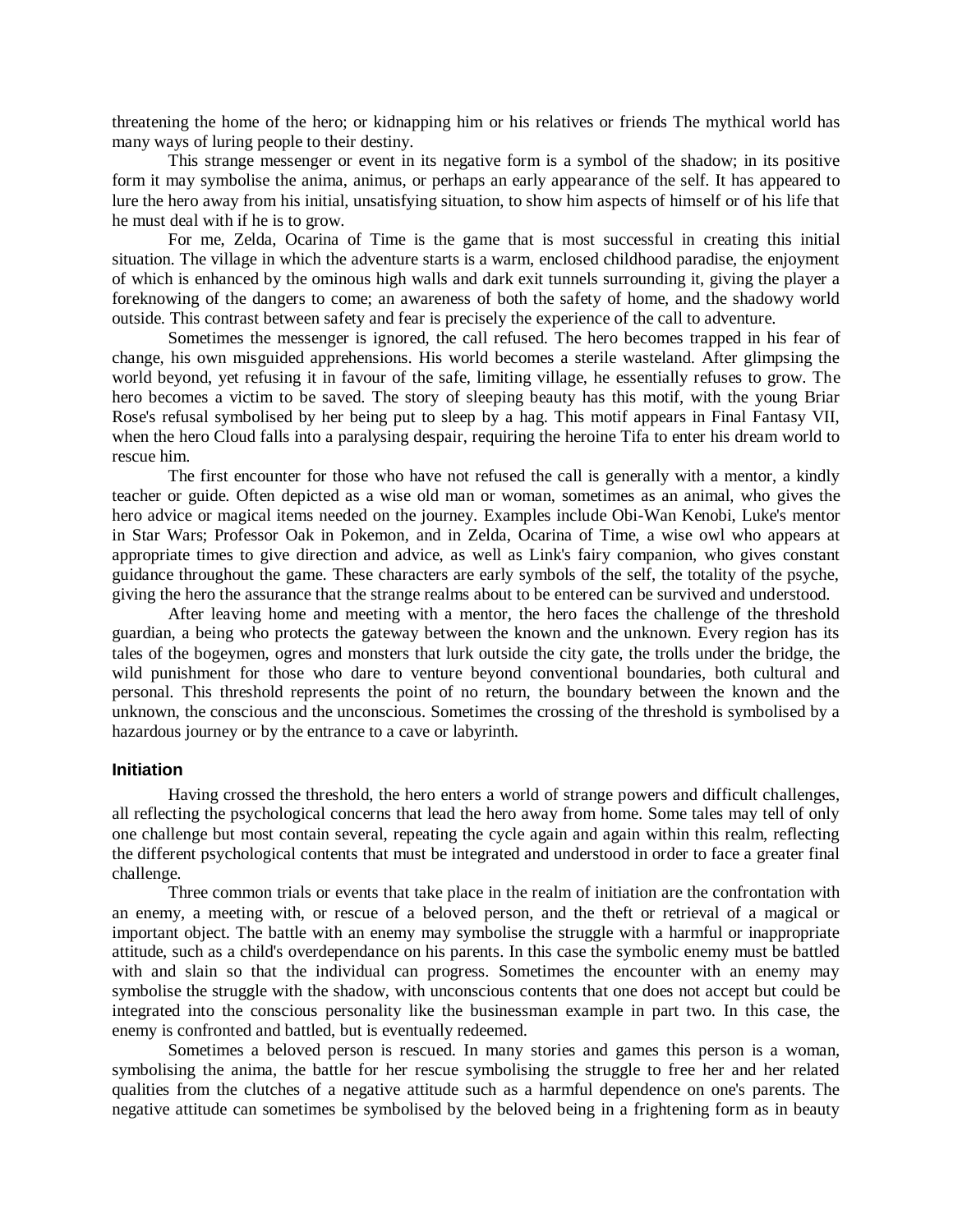and the beast. One story, an Arthurian tale of Sir Gawain, a knight of the round table illustrates this beautifully. King Arthur was once challenged by a powerful giant with the riddle, "What, above all else does a woman desire?" He travelled across the land asking women this question, but he was unsure as to whether the diverse answers he received would satisfy the giant. In a forest he came across a hag who's appearance nearly caused him to faint. He plucked up courage and asked her the question. The woman made Arthur promise to give her anything she wanted in return, before giving the answer, "A woman wants more than anything else, to exercise her free will." Arthur returned to the giant, who confirmed that this was correct. After going back to the forest, Arthur thanked her and asked her what she wanted in return. "To marry a knight of the round table," was her reply, much to Arthur's dismay.

Arthur returned to Camelot to tell his knights of the adventure, and with a saddened heart, of the old hags request. Without hesitation, Sir Gawain stood up and offered himself as husband. After the wedding, Gawain and his bride retired to the marital bed, and he turned with some fear to his new wife. To his amazement, he saw not an old hag, but the most beautiful woman he had ever known. A spell had turned her into a hag, and could only be broken if the greatest knight in Britain married her of his own free will. But one more task was to be done before the spell would be completely broken. She asked Gawain to decide if she was to be ugly by day and beautiful by night or beautiful by day and ugly by night. He thought for a while before saying that the choice was hers to make. She smiled, the spell had been completely broken and she would be her beautiful self again. Gawain had truly understood the giant's riddle.

In many cases the object of the hero's struggle is a magical or important item. This item is a symbol of some important quality that has remained unconscious. Jung gave an example of a woman patient who dreamed of discovering a sword. When asked about this sword the woman replied that it reminded her of a dagger belonging to her father. Her father was a wilful man with a powerful personality, possessed of qualities that the woman felt she lacked. By discovering this sword, she was beginning to uncover these qualities in herself (Hyde, 2000).

#### **Return**

After the struggle of initiation the hero returns triumphantly to his home, transformed by his experiences. Often, the hero is crowned king or given an important position. His victory may have revitalised the world, having vanquished the forces that threatened it. Just as the opening scene of the quest symbolises an initial psychological situation, the end scene represents the new healed or transformed inner situation; the new order in the hero's land symbolising the new order in the psyche.

### **Individuation and the Hidden Process**

Although the heroic quest appears most explicitly in RPG and action games, the process that it symbolises, the individuation process, seems to exist at a low level in many other games. In my previous article, *The Yin and Yang of Games: Code and Content*, I described a "hidden" process found in many games:

"A game can be described at its most fundamental level as a total system; a system of changing variables, the limits and functions of which are set by the designer who can by the nature of logic, predict every outcome of every change in any variable. [Note: By variable, I do not mean the constructional elements of a programming language i.e. DWORD's, CHAR's etc., but the discrete, changing elements of a game as they are perceived by the player; the game's objects, options and playing pieces] Here, the designer has the total perspective of a god. At this perspective, there is no conflict, no excitement, just a system running perfectly. (Well, maybe with a few little bugs..)

"To create the conflict and relative unpredictability of a game we need to step inside it and take up a perspective that limits our view of the total system. This perspective is the player, or more fundamentally, the set of variables over which the user has knowledge and control. The variables over which the user has no knowledge or control are the opposition, the enemy. Often, the set of variables that comprise the player must be maintained in a certain way to retain coherence of the player perspective.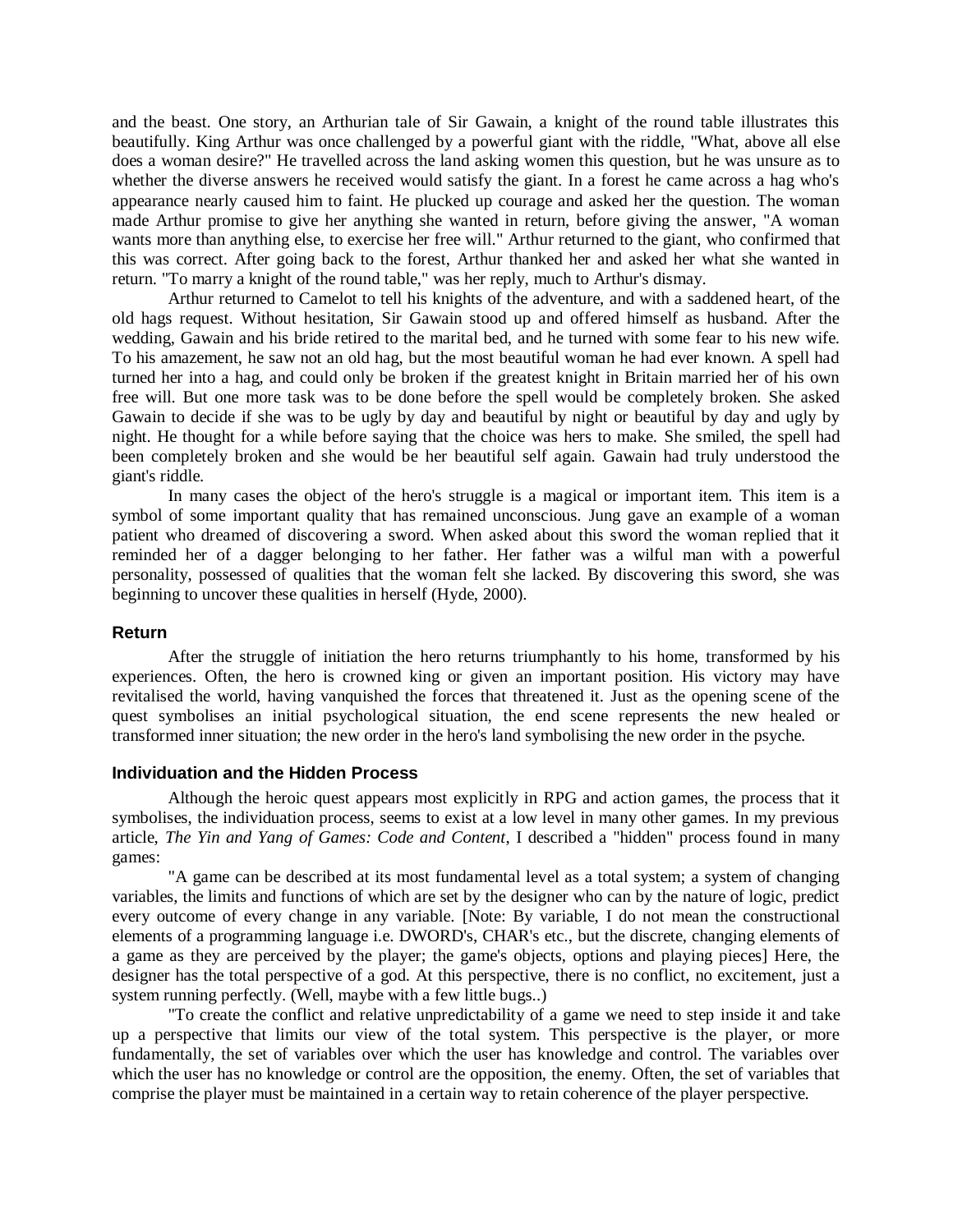"At its most basic, the game is the process by which the player manipulates the variables at his or her disposal to create a state of completion, or of stasis in the system, by either taking control of all the opposing variables, or by eliminating them. At this point, if no further opposition is forthcoming, the player has total knowledge of the system. Now equal with the designer there is no further reason to play"(Dare, 2001).

Interestingly, this process of gradually coming to knowledge of game elements<sup>1</sup> is very similar to the individuation process, of gradually integrating unconscious contents into the conscious mind. In other words, the individuation process is, or can be represented in a game at a very low level; in abstract, systematic terms as well as in terms of plot or imagery. One could even say that representing this process is what games do best, and that rather than being simply a platform for storytelling or simulation, games are primarily platforms for psychological and imaginative expression.

## **Conclusion**

The heroic quest is used almost instinctively and often unreflectively, by many developers. But by understanding its psychological interpretation and how it relates so closely to the underlying form of most video games, developers can not only make more creatively varied games, they can also create more meaningful experiences for their players.

In part four of Games and the Imagination, Integrating the Imagination, I will explore some of the ways that the Jungian perspective given here can be used in the creation of games. Amongst other things, I will explore the way that we can use the ideas of this series to widen the language of genre to a great degree, and offer a new perspective on that thorny issue of violence in games.

### **Notes**

1: The "hidden process" is a concept still in development; it is not yet clear how much of this process is in a game, and how much is in the mind of the player. I think that there may well be a "family" of such processes, depending on the type of game, with the process described here with its symmetry and wholeness, representing an ideal. I also think that the way a player experiences and envisions this process may have similarities with the way a person comprehends and enjoys music.

## **Bibliography and Suggestions for Further Reading**

Campbell, Joseph, *The Hero With a Thousand Faces* (1949; 1993, Fontana)

Dare, Richard, *The Yin and Yang of Games: Code and Content* (2001, Gamedev.net)

Hyde, Maggie, McGuinness, Michael, *Introducing Jung* (1999, Icon)

Jung, Carl Gustav, Von Franz, Marie-Louise, Henderson, J.L., Jacobi, Jolande, Jaffe, Anelia *Man and His Symbols* (1964; 1978 Picador)

Poole, Steven, *Trigger Happy, The Inner Life of Video Games* (2000, Fourth Estate)

Stevens, Anthony, *On Jung* (1999, Penguin)

Storr, Anthony (editor), *The Essential Jung* (1998, Fontana)

Von Franz, Marie-Louise, *The Interpretation of Fairy Tales* (1996, Shambhala) -*Shadow and Evil in Fairy Tales* (1974, Spring)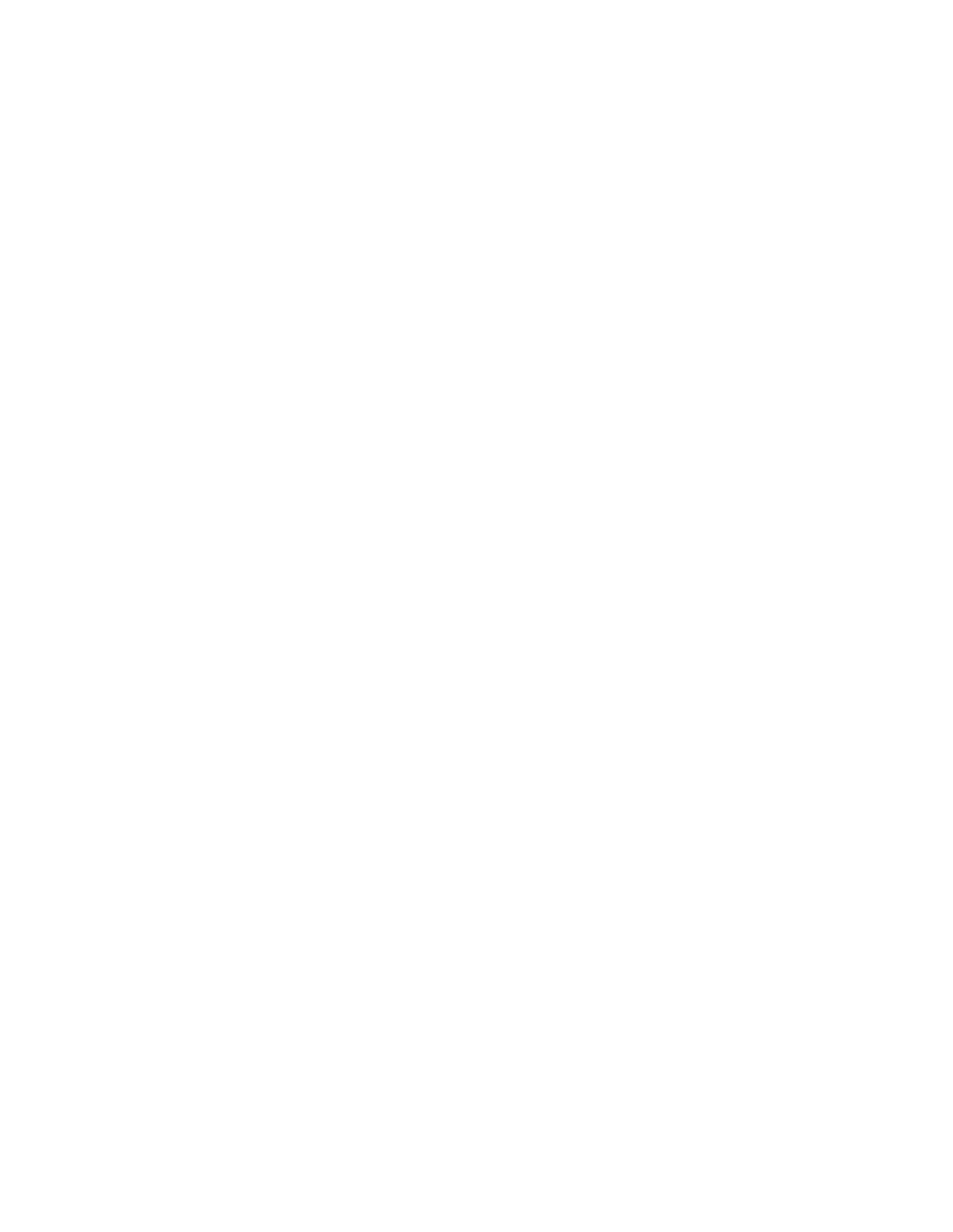# **Games and the Imagination**

# *Part Four: Integrating the Imagination*

## *By Richard Dare*

#### **Introduction**

The main theme of this series of articles has been how, by understanding the psychology of the gaming experience, we can create more powerful and meaningful experiences for players. But none of this understanding is of any use if we do not integrate it with our current design methodology. This, the final part of Games and the Imagination looks at some of the ways that we can use these new ideas to extend our games design concepts and to address difficult issues such as violence and the problems of using narrative in an interactive medium. These ideas represent only a few of the possibilities given by the Jungian approach, but in my view they are some of the most important and wide ranging. One of the most revolutionary ideas implied by this approach concerns genre, and implies that far from being the primary elements of games design, genres are in fact secondary and are encompassed by a much wider framework of ideas.

#### **Fantasy and Genre**

From time immemorial developers have divided games into distinct genres, such as the platform game, the RPG and the first-person-shooter. Although these terms are useful as a shorthand way of talking about games, their repeated use has lead them to be regarded as the primary elements of game design. This has created a very restrictive situation where many designers find it hard to see anything outside this limiting typology. The lack of wider descriptive terms forces a designer to see everything in terms of RPG or first-person-shooter, and to regard any widening of this language or the creation of a new genre as the result of some intuitive leap of genius.

But the concept of the imagination space gives us a way of overcoming this situation, a way of transcending the limits of genre by placing it within a much wider framework of ideas. In this new formulation, the primary framework is the underlying fantasy, the inner world or imagination space that the developer wishes to express in code. The developer does this by exploring the fantasy and finding particular technical devices and structures that can express it. Such devices include display techniques such as the isometric map or first person view, different types of control technique such as the point and click mechanism commonly used in the RTS and other complex structures and relationships involving multiple game objects. From this perspective, the different elements and devices that make up a game are a kind of language that is used to express an imagination space.

Certain devices work well at expressing particular fantasies, so they get used again and again often unreflectively, eventually becoming fused with the ideas they attempt to express, creating the idea of distinct genres. It would be a worthwhile undertaking, I think, to analyse a large number of games and explore how these common devices work together to evoke a particular fantasy or experience. Such an analysis would yield a large number of different building blocks and relationships that could be used independently of any particular theme.

Many developers make the mistake of focusing on these secondary devices rather than on the fantasy that they want to express. Separating the two is often very difficult, as a game designer's fantasy may contain elements of these structures. The trick is to notice the feelings associated with them, to take the primary images, feelings and themes of a fantasy and find or create the best constructional techniques to express them.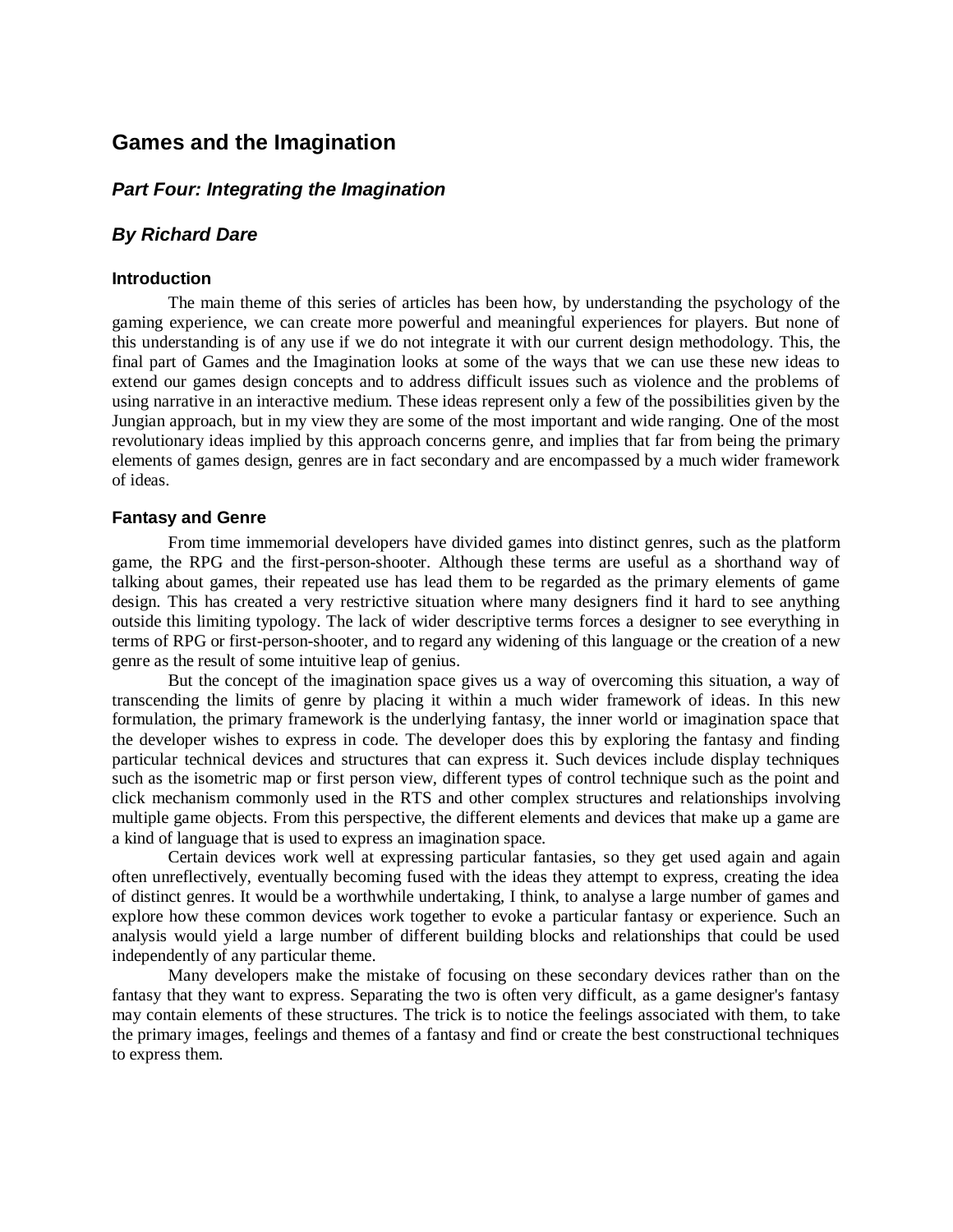### **The Problem of Narrative\***

The problem of narrative, of integrating a linear storyline within an interactive game is widely acknowledged as one of the most intractible problems in the field of games design. Although many techniques exist and will attract developers and gamers for a long time to come, none of them solve the Hard Problem; the problem of creating a truly dynamic narrative, of creating virtual worlds where although the themes and imagery in the world remain consistent, the actions of different players lead to utterly different and utterly credible outcomes.

To solve this problem, we need a way of designing a game where the designer sets the theme, the world-space where the game takes place, and the player can then explore and experience whatever permutations of that theme he or she desires. This seems an impossible goal, and more akin to the lucid dream or Holodeck, but I believe that we can at least lay the theoretical ground work that could make this advance possible in the future.

To create this open-ended story world we need to find a way of defining our game objects and systems so that they produce meaningful narrative changes and promote dramatic tension. We need to embed a theory of narrative into the code itself at a very low level. Just as we can drop an object into one of our game physics environments and see it react to different forces, we need to be able to create game objects that are subject to narrative forces.

In the nineteen-eighties, the well known computer scientist Brenda Laurel put forward the idea of creating an interactive world that was shaped by the "rules" of drama as described by Aristotle in his *Poetics.* Every action and event in this hypothetical virtual world would be affected by these underlying rules, with the whole game being shaped by them as it progressed (Rheingold, 1991). At the time, expert systems were perceived as the best way of creating such a game, but creating the expert system and quantifying Aristotle's rules in a suitable way would prove very difficult.

Rather than attempt to systematise the ideas of Aristotle, I propose a system based on Jung's model of the psyche. As a dynamic system it already fits in naturally with the way games work, and mathematical models based on Jung's ideas already exist and could be utilised (Sulis, 1998). These models are useful because of the way they can handle "polymorphic sets". They have been used in psychiatry, and believe it or not, in modelling convective systems. The rules of drama, of mimesis and catharsis exist as a subset of Jung's model, in the form of the relations between the ego, the complexes, and the unconscious. Such a system would be, in effect, a simple dream simulator.

In this system, the ego would be equivalent to the player perspective (See Dare, 2001 for an explanation of this term), the unconscious would be equivalent to the game world, and the complexes would determine both the player's character and goals. The game world would be built as a dynamic, hierarchical system of archetypes, with the complexes determining how those archetypes appear and act towards the player. Every object or being in the game world would be defined by its relationship to the various archetypes, and its use and appearance to the player would be determined by his complexes. The player's path through the game would be a kind of "individuation process", working through and integrating the "complexes" that make up the player's identity, with the game world, the storyline and the player character changing coherently as a result.

These ideas are highly complex and I am still in the process of researching them, but I think that using Jung's model of the psyche as the basis of an interactive world could one day prove to be an important development in games design.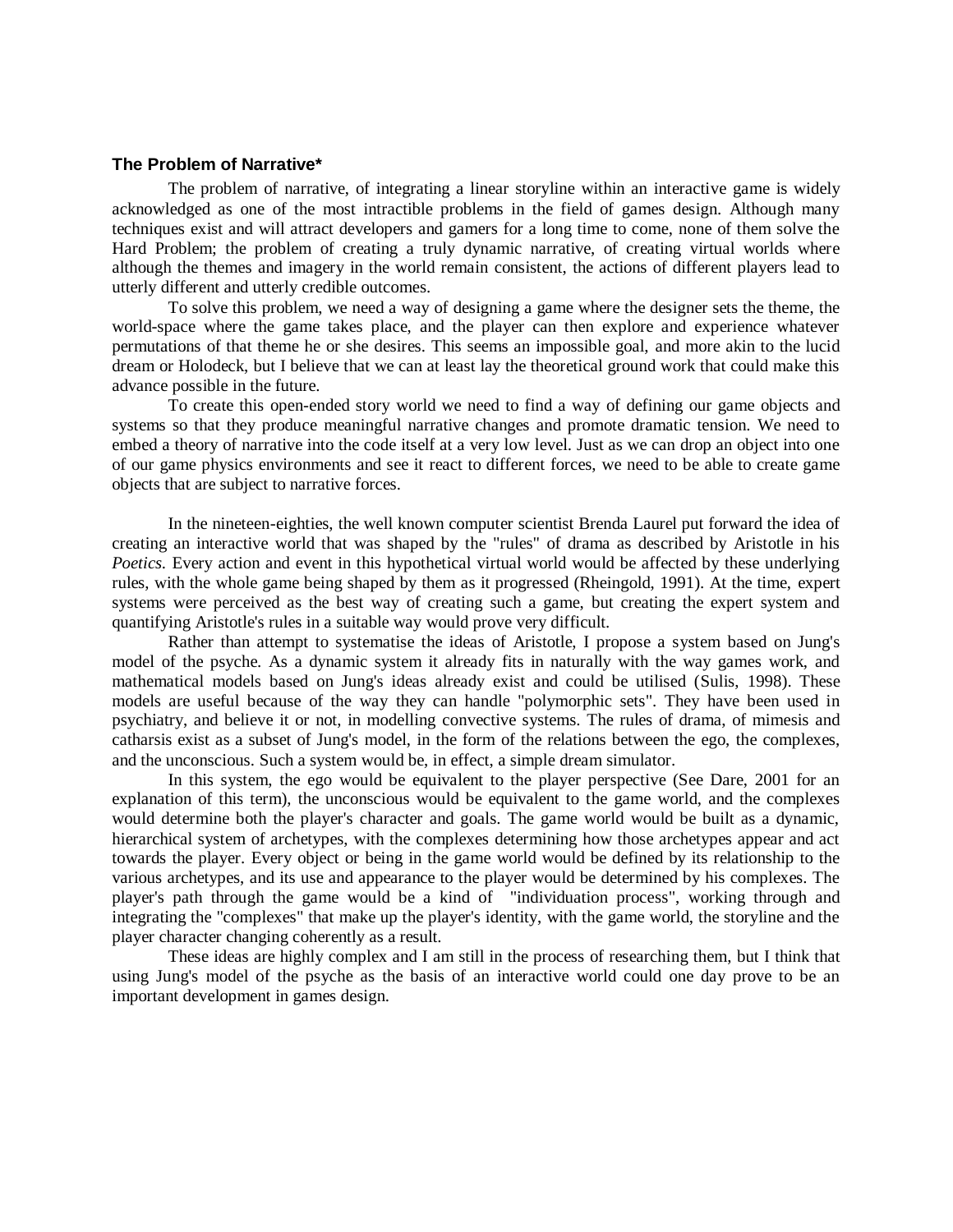#### **On Violence**

Violence is an unavoidable and inflammatory subject in video games. Since the earliest days of the industry there have been concerns about the violent nature of many games, concerns which unfortunately have never been satisfactorily allayed by the industry's major figures. There is a feeling in the industry that it is hard to design non violent games, harder still to sell them to a predominantly young male audience. Admittedly, many of the arguments against violence in games stem from ignorance and from a misunderstanding of the gaming experience; but on the other hand, most of the arguments from the developers side have an evasive quality that does little to convince. The scientific research done on the subject has been inconclusive.

If the industry is to defeat the arguments levelled against it, it must face up to this issue. It must come to understand the range of reactions that a game can evoke and formulate a coherent way of depicting violence with psychological responsibility.

These are difficult issues, but the Jungian approach to games design can help us a great deal. Firstly, it tells us that games (and music for that matter) are not so much causes of behaviour (except perhaps in the very young) as they are catalysts, or mirrors for feelings that already exist, either consciously or unconsciously. A person may come to a game to *validate* a particular fantasy, but the game is unlikely to be a root cause. Secondly, it tells us that simply forcing people to make non-violent games will not work. A gamer will have no interest in a game if it does not in some way reflect his or her psychological situation. A gamer with a propensity towards violent fantasy will be attracted to games that mirror those concerns.

So how can designers create violent games with psychological responsibility? The answer is by creating games that depict the integration of the shadow, by taking the gamer on a journey from opposition and anger, to integration and understanding. This can be done through the storyline or through the game mechanics. One RPG design I created attempted this by having two main characters, one good and one evil. At certain points the scene would change and the player would be in control of the evil character. The story would then continue from his point of view, and the player would be forced into comprehending and undertaking decisions that would have a detrimental effect on the main, good character and the world at large. The game would gradually lead these two characters together, transforming them both, and the player would be taken along with them. Although it is easier to depict the integration of the shadow with story based games, it can be done in almost any game with a little thought.

### **Conclusion**

Throughout this series I have discussed fantasy, a subject derided by many as irrelevant escapism. I hope I have proved in some small way that fantasy is in fact, *relevant* escapism. It is through the images of imaginative fantasy that we escape and overcome our limitations. By their enchantment our fantasies lead us away from the mundane, unquestioned life. They point out directions, signal dangers, and have the power to enrich our lives if we but learn to watch and understand them.

We have reached the end of this series of articles, but we certainly haven't finished exploring the limitless world of games and the imagination. The Jungian approach described here is not the only way we can explore this issue. In some respects, game design is an act of creative metaphysics; in making our games we are defining what a world is, and what place the player has in it. It seems to me that every theory of the world, of society and of mind could be used to explore our games. Each question answered, each puzzle solved leads to yet more questions, more mysteries and more ideas. Every section of this series could be expanded to create a series of its own, and in the future I hope to release more articles exploring these ideas in greater detail. But until then, I only hope that these articles have been as interesting and enjoyable to read as they were for me to write.